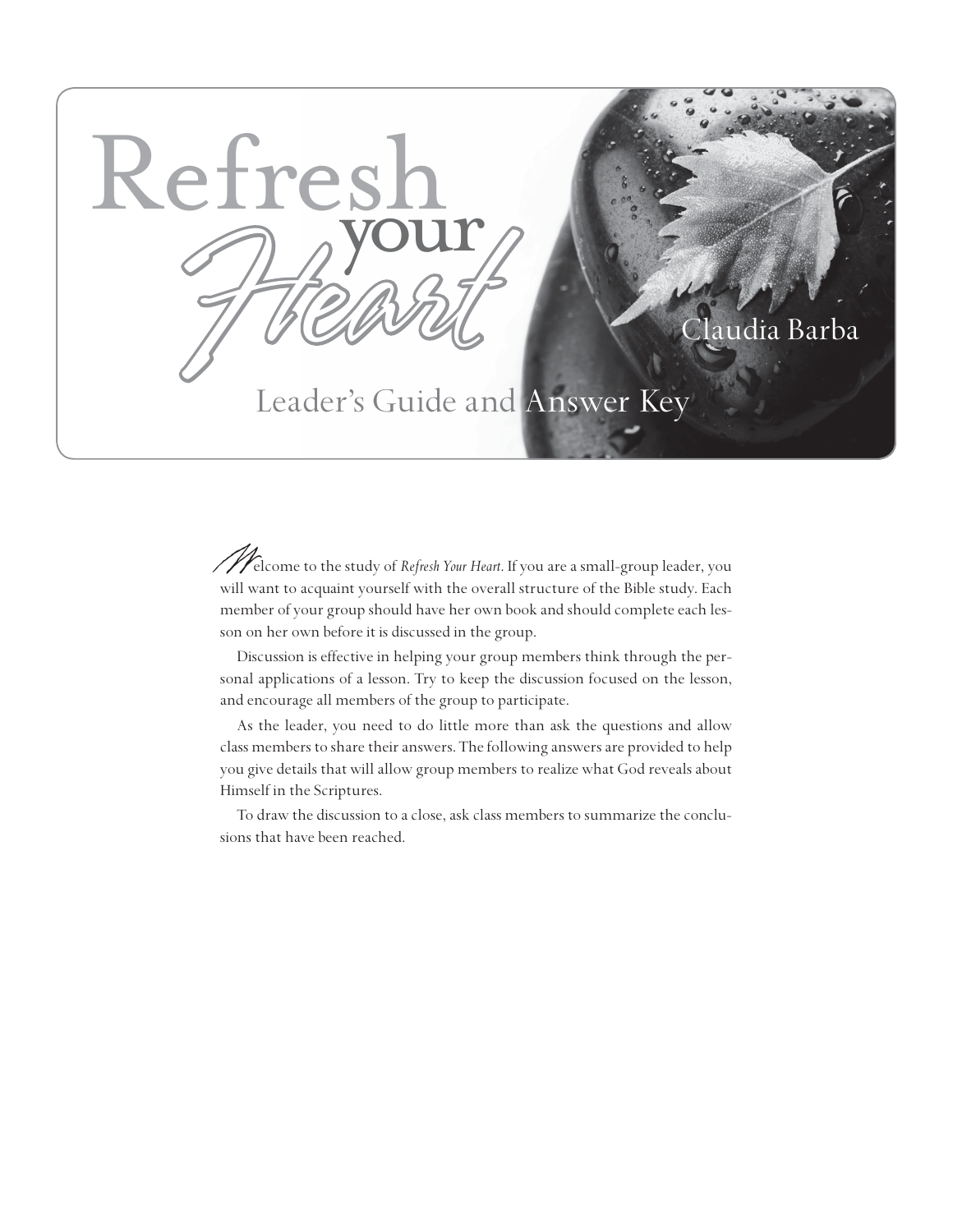#### *Refresh Your Heart: Leader's Guide and Answer Key* by Claudia Barba

©2013 by BJU Press

For use with *Refresh Your Heart* by Claudia Barba

© 2008 by BJU Press

Design and page layout by Michael Boone

Greenville, South Carolina 29614

JourneyForth Books is a division of BJU Press

All rights reserved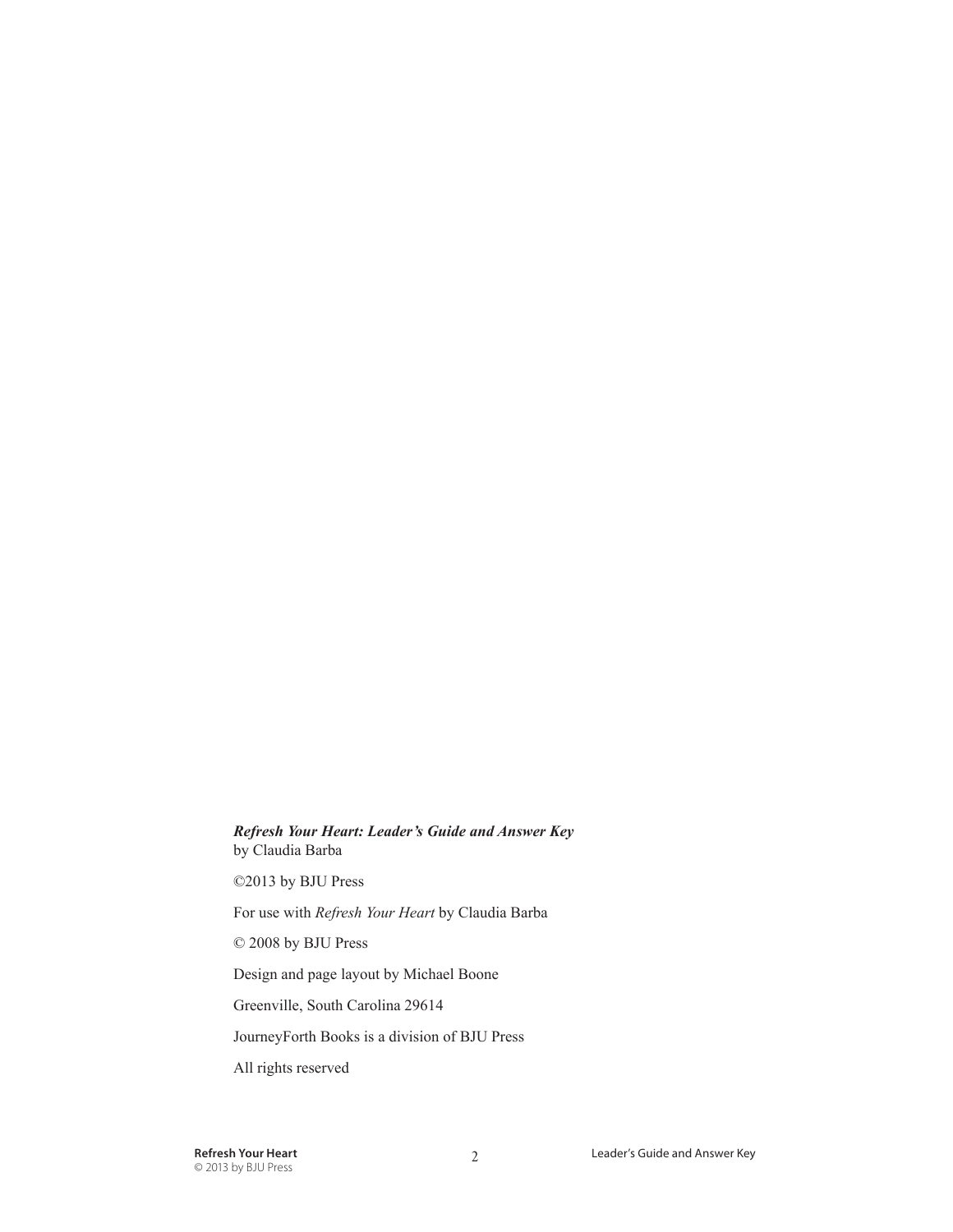Lesson One

## A Woman's Heart

#### *Page 1*

1. We speak of "heart-rending" and "heart-touching scenes" that make us weep.

We use the phrase "a dagger in the heart" to express the hurt of a great injustice.

 When people share a common joy or sorrow, we say "their hearts are knit together."

 Other examples may include "having a heavy heart," "having the heart's content," "winning my heart," "wearing my heart on my sleeve," "losing my heart," "having a heart," "setting my heart at rest," or "being heartless."

#### *Page 2*

- 2. 2 Samuel 6:16—hatred
	- Psalm 4:7—gladness

Psalm 13:2—sorrow

Psalm 27:3—fear

Psalm 73:21—grief

Psalm 143:4—desolation (distress)

James 3:14—envy

3. Proverbs 23:7—thinking ("as he thinketh in his heart")

Matthew 13:15—understanding ("should understand with their heart")

Luke 2:19—pondering, meditating ("Mary . . . pondered them in her heart")

 Acts 5:3–4—scheming, deceit, lying (Satan put into the hearts of Ananias and Sapphira to lie; their hearts devised plans to deceive the apostles.)

2 Corinthians 9:7—purposing in heart, determination (related to giving)

#### *Page 3*

- 4. "Making melody in your heart" equals musical expression in three categories: psalms (scriptural words, like the Psalms), hymns (words that give praise to God), spiritual songs (words of personal testimony). This is the music that a Christian should sing and enjoy listening to.
- 5. "Cunning work" comes from the heart; God gave wisdom, wit, skill in engraving, designing, weaving, embroidering, especially for tabernacle fabrics.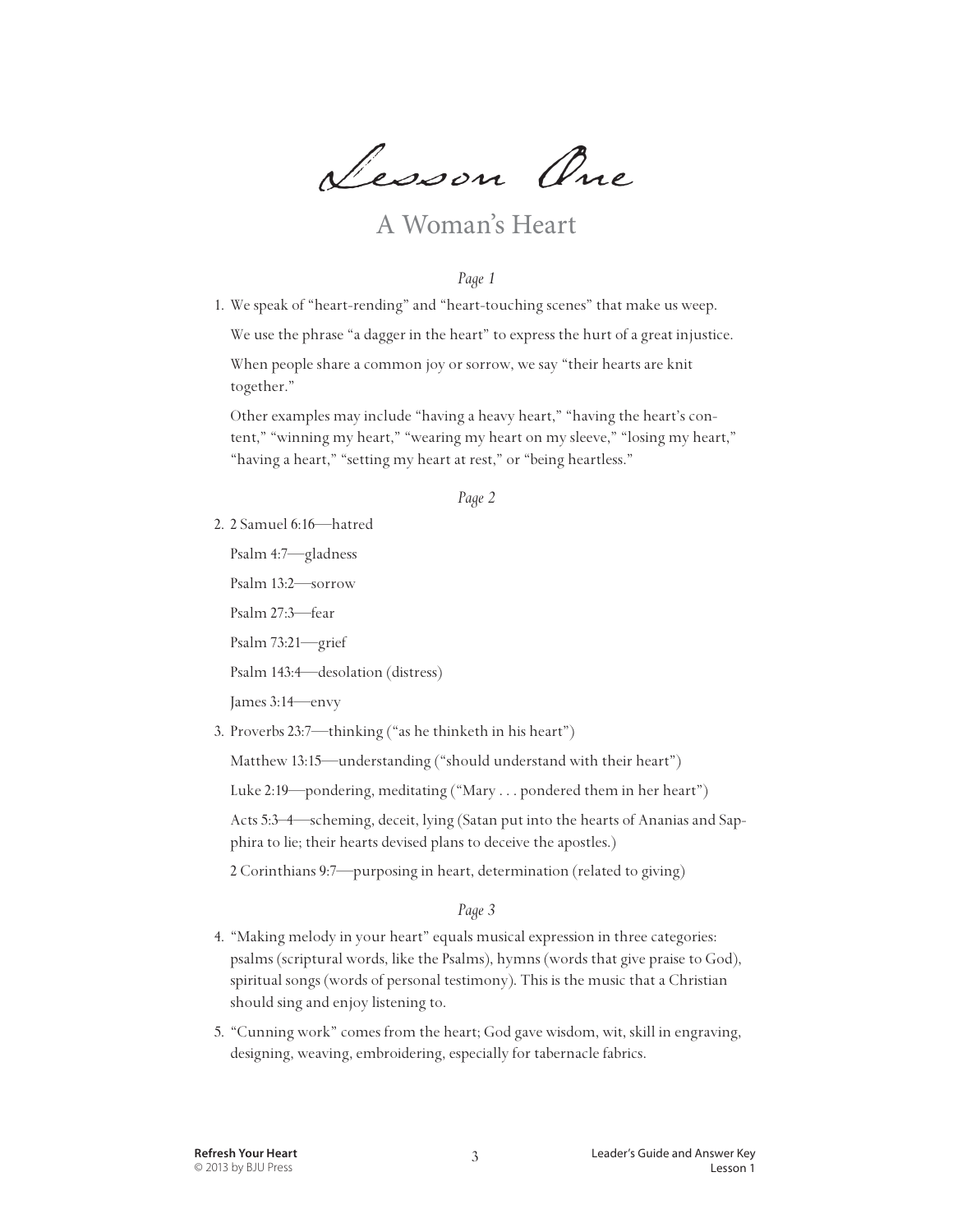**For further thought:** Creative expressions (art, music, literature) that are ugly—even grotesque—may be distasteful reflections of a heart that rejects truth. When you visit an art gallery or attend a concert or play, ask yourself: what does this art reflect? Does it reflect the beauty and order of God's creation, or the discordant, depressing ugliness of a sinful world? Does all art give God glory?

6. You seek or search for God with your heart (Deuteronomy 4:29).

You love God with your heart (Deuteronomy 6:5).

You serve God with your heart (Deuteronomy 11:13).

 **For further thought:** Believe means to accept as true or to trust.

7. My heart will not "reproach me" (reprimand, criticize, scold, rebuke). In 1 Samuel 25:31, a bad conscience is called the "offence of heart." Conscience is the faculty of recognizing the distinction between right and wrong in one's own heart.

#### *Page 4*

8. Hebrews 10:22—Having our hearts sprinkled from an evil conscience.

(diseased, wicked, sinful, guilty)

 1 Timothy 1:5—Now the end of the commandment is charity out of a pure heart, and of a good conscience. (clean, clear, pure)

- 9. Every moment our hearts are condemning or not condemning us. An evil (dirty) conscience equals distance from God (guilt). A good (clean) conscience equals closeness to God, being pleasing to Him. A depraved, hardened, seared conscience is not a reliable guide. The conscience of an unsaved woman lies to her, but she should pay attention to what her conscience tells her when it's guided by truth and taught by the Holy Spirit.
- 10. "Keep thy heart with all diligence, for out of it are the issues of life."
- 11. With all diligence
- 12. Attentiveness, carefulness, conscientiousness
- 13. It's like a prisoner, desperate to escape to do what it wants to do; it can't be trusted.
- 14. The heart is the source of your responses. Issues equal outgoings or sources. Like the watershed which drains into a reservoir for a city's drinking water, it must be kept unpolluted.

#### *Page 5*

15. "The heart is deceitful above all things, and desperately wicked: who can know it?"

 **For further thought:** There's no need to be surprised by the wicked depravity of man to ask, "How could they do that?" We're warned what to expect from other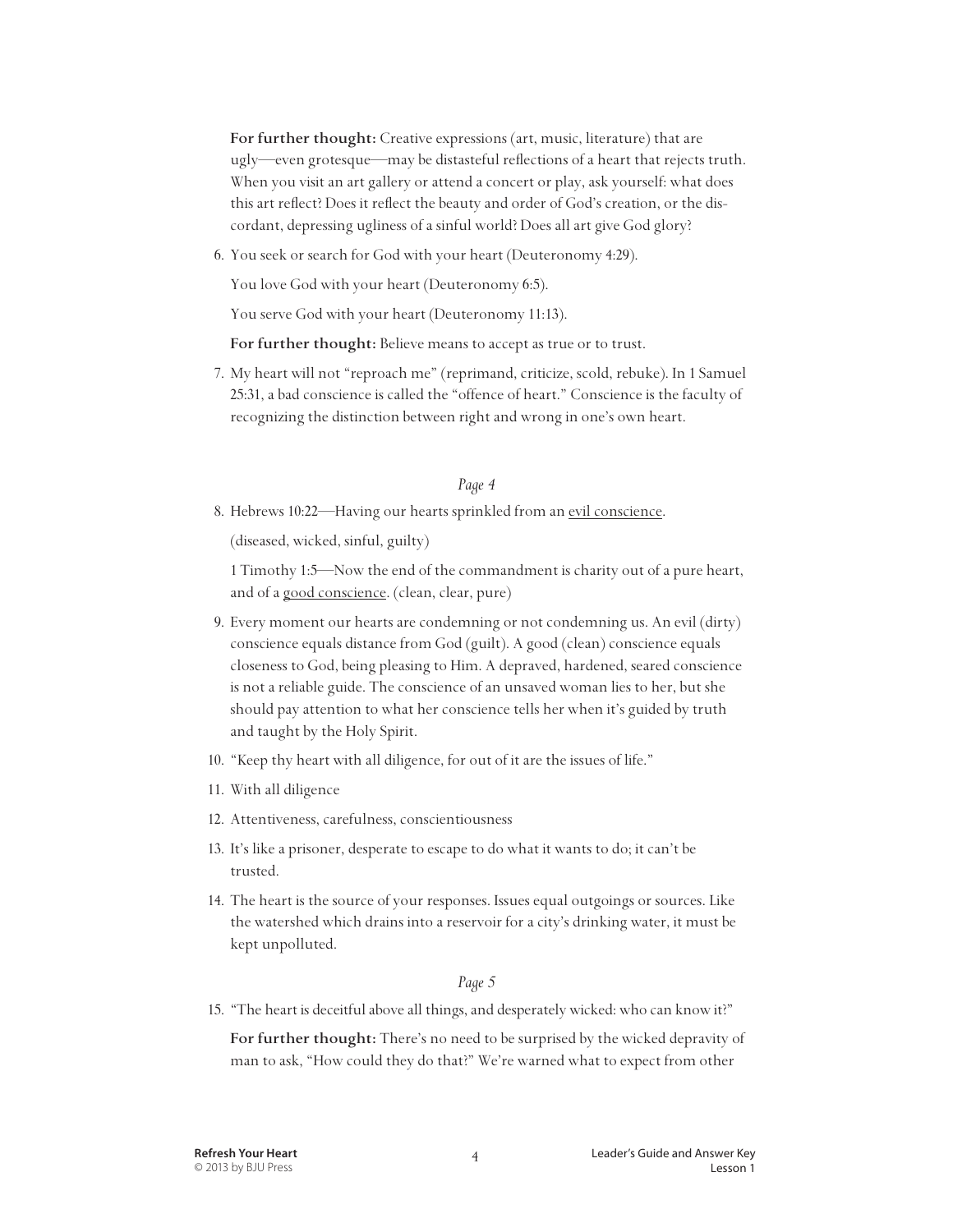sinners, and to watch out because we could do the same without His grace and protection from temptation.

16. evil (depraved) thoughts, adulteries (any sex outside marriage), fornications (all forms of sexual sin "porneia"), murders, thefts, covetousness (greed), wickedness, deceit, lasciviousness (general lewdness), an evil eye (figurative, jealous, evil glance), blasphemy (vs. God), pride (arrogance), foolishness (moral recklessness)

within

#### your own

 **For further thought:** We prefer to blame others instead of self. No one can make you sin. You sin because your heart is sinful, not because you are provoked. Justifying yourself, explaining your behavior in terms of what others do to force, goad, or annoy you into bad behavior, is not biblical.

 Do any of these sins appear in your own life? Adultery, fornication, lasciviousness, idolatry, sorcery, hatred, fighting, jealousy, anger, contentions (arguing), divisions (family disunity), heresy, drunkenness, carousing (feasting, indulgence of flesh).

 The sad truth is that "in me (that is, in my flesh) dwelleth no good thing" (Romans 7:18). This is not a popular teaching. Our society's focus on self-esteem is not biblical. The Bible teaches self-acceptance after a realistic appraisal of self, followed by love and service to God and to others, not self-focus or self-love.

#### *Page 6*

17. It is written in the hearts of the Gentiles (those who do not have the law).

 the conscience. The law of God engraved in your heart (conscience) testifies to your mind, telling you whether your behavior is right or wrong. Then you choose how to respond (believe or reject what you hear from your conscience).

18. **For further thought:** Matthew 3:3–9 and 13:18–23 is a parable told and explained by Jesus. *Seed* equals the Word of God, the gospel, truth. *Sower* equals the giver of the gospel. *Soil* equals the hearts of people. The sower sows seed (tells someone the truth about sin, salvation). Seed falls on different types of ground. 1 John 2:19 says, "They went out from us, but they were not of us; for if they had been of us, they would no doubt have continued with us: but they went out, that they might be made manifest that they were not all of us."

 Wayside hearers: The devil snatches truth away immediately so that hearers do not believe. The bird eats the seed before there is any chance for the seed to grow.

 Stony-ground hearers: They hear and receive the truth with joy, "believe" it for a while, but then fall away during temptation. They have no root; when persecuted they quit easily.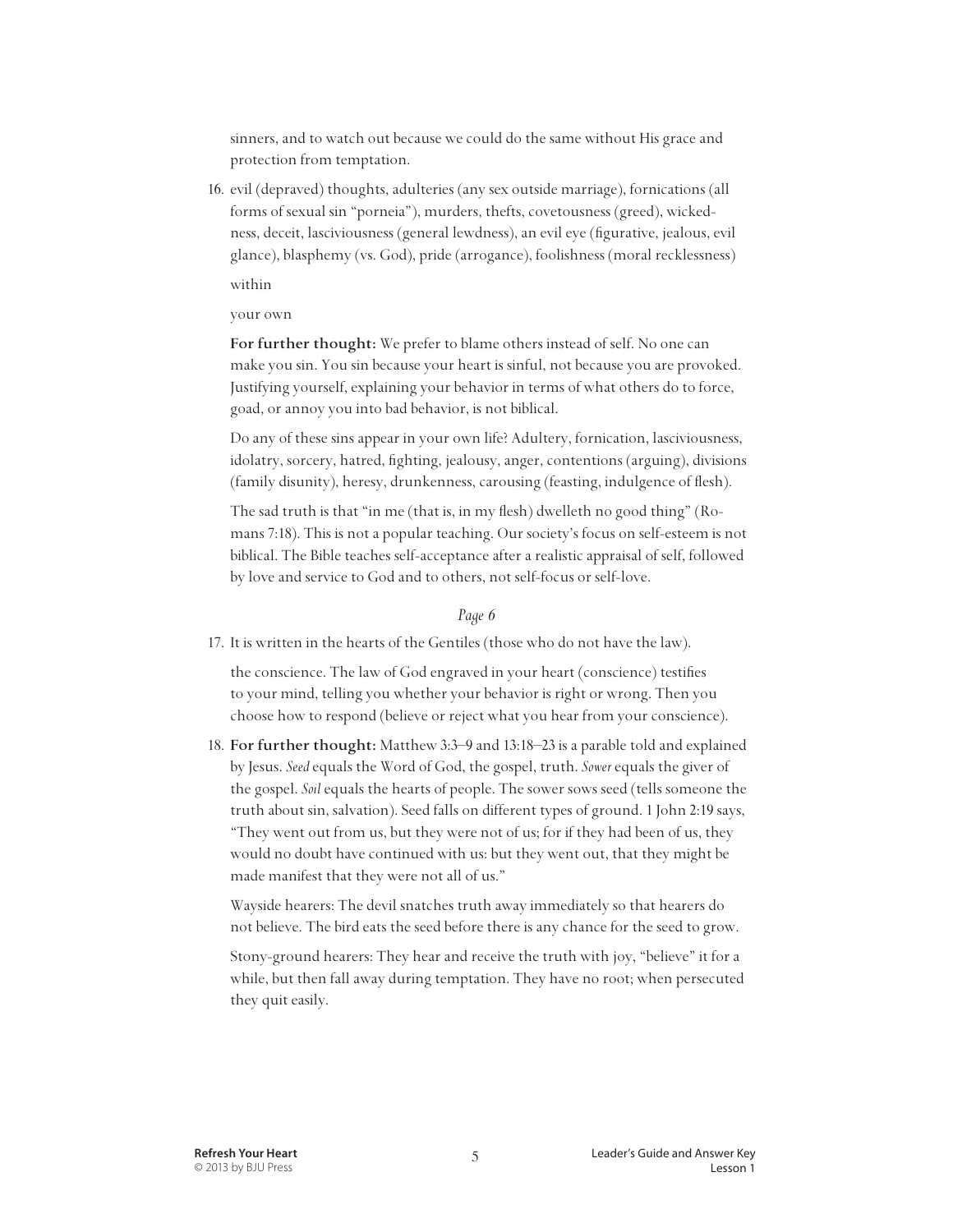Thorny-ground hearers: They hear, seem to believe, and accept. Then the seed is choked with cares, riches, and the pleasures of the world, just as weeds choke out garden plants. The hearers are too busy living to live for God.

 Good-ground hearers: They hear, believe, and bear fruit. The only real believers are those who endure and show fruit. Endurance is proof (not the cause) of salvation.

19. in the heart—Salvation is not works; it is belief and trust.

 **For further thought:** Confession (speaking, acknowledging with words and with behavior) equals the fruit of genuine, heart belief.

- 20. Going to church or having a mental understanding of the truth are not equal to salvation. An emotional experience or physical healing is not equal to salvation. Heart belief is a turning over of the whole self (emotional, mental, and spiritual) to the Savior.
- 21. The heart is created new; old things are gone; everything is brand new.

#### *Page 8*

 **For further thought:** Bible examples of salvation They forsook all and followed Him (Luke 5:11)—the disciples' moment of decision

Paul on the road to Damascus (Acts 9:1–6)—a dramatic change

Lydia and the jailer in Philippi (Acts 16)—believed and received salvation

 Give your own salvation testimony. Ask for others. Anyone saved while doing this lesson?

22. If we confess our sins, He will forgive and cleanse.

 **For further thought:** Comparison made in the Bible: John 13:10

Salvation—like a full tub bath

Daily cleansing—like washing face before bed or washing hands during the day

 Salvation is "once for all," (canceling the penalty for sin, declaring you righteous). Cleansing needs to be done daily, frequently, and hourly to keep me pleasing to God.

 Salvation is being born into the family, adopted as His own. Cleansing is keeping family relationships sweet and saying "I'm sorry."

#### *Page 9*

23. mercy, loving kindness (compassion, pity, sympathetic understanding)

David came to God on the basis of Who God is.

24. transgression (wrongdoing, offense, crime)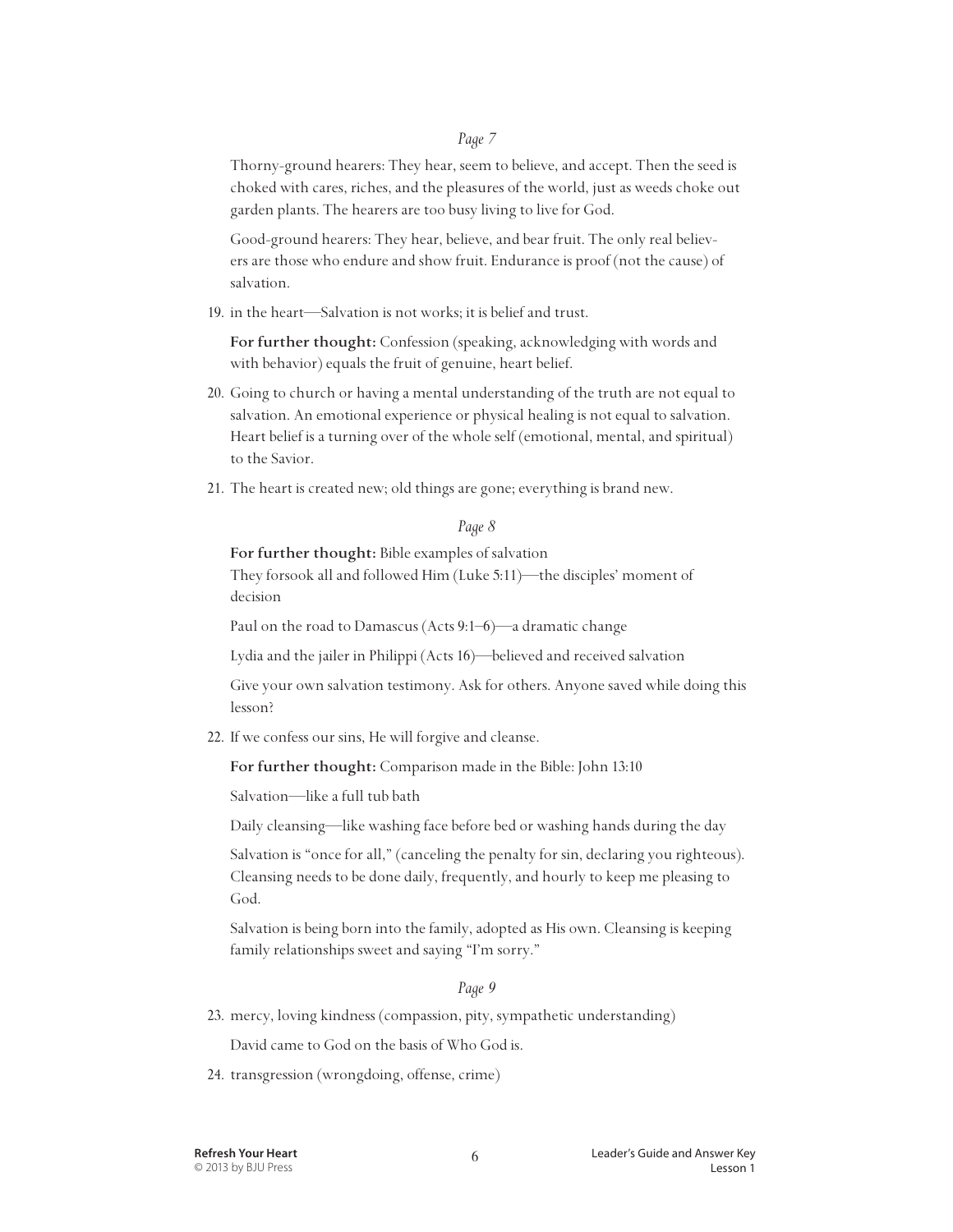25. wash, cleanse, purge it (flush out, scrub clean)

 **For further thought:** He made no bargain with God, no promise to do good to make up for the bad. He simply came as God's beloved child and asked forgiveness, claiming God's promises.

joy and gladness, the joy of salvation restored

 **For further thought:** Notice that he did not lose his salvation, just his joy. He had security and was still God's child.

He was going to sing praises to God!

 **For further thought:** David's prayer was humble, sincere, and effective. It was not futile, for God keeps His promise to forgive. If He doesn't, He stops being God! This is a model prayer of repentance for any sinning Christian.

#### *Page 10*

 **For further thought:** As you have studied what the Bible says about the heart, what has God showed you through His Word about your own heart? Have you encountered "thoughts and intents" in your heart that do not please God? What will you do to change?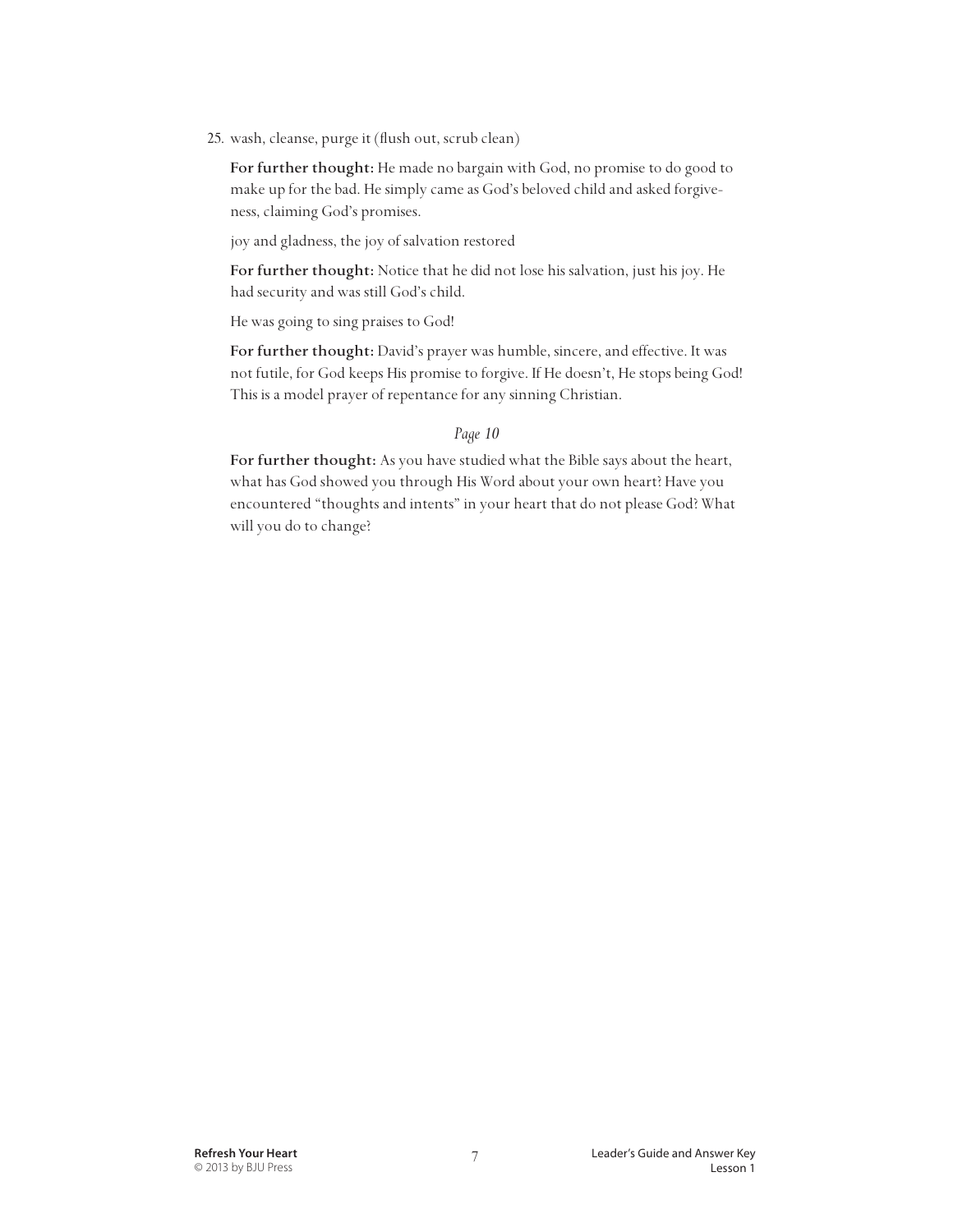Lesson Two

## A Trusting Heart

*Page 12*

#### **For further thought:**

 "So Boaz took Ruth, and she was his wife: and when he went in unto her, the Lord gave her conception, and she bare a son." (Ruth 4:13) Their son Obed was not conceived simply because of their physical relationship, but because "the Lord gave her conception."

 "Lo, children are an heritage of the Lord; and the fruit of the womb is his reward." (Psalm 127:3)

Children are not a "reward" for good behavior or good character, but they are given purposely, from His hand, at His choosing. Many women have had difficult childhoods. Help them to see that God was not indifferent, cruel, or unloving when they were conceived. Assure them that God can heal painful memories and bring good from their suffering.

 "Thine eyes did see my substance [embryo], yet being unperfect; and in thy book all my members were written [described], which in continuance were fashioned [molded, formed], when as yet there was none of them." (Psalm 139:16) Before birth, even before conception, God planned and wrote in His book all about you: your personality, abilities, and intelligence; the length of your arms and legs; the color and curliness of your hair; the shape of your profile; your strengths and weaknesses; even your handicaps. All those traits that we attribute to genetics—or random chance—were actually perfectly planned by Him. He does not make mistakes.

 Why then does God allow physical or mental defects? Is He cruel? Be prepared to discuss this issue briefly if you think it appropriate, using such scriptures as 2 Corinthians 4:7–11 and 12:7–10.

1. Your birth was planned by God. He was present at your conception. Even with all your apparent flaws, you are His perfect, planned creation, not an accident. He chose your family, and you were given as the fruit of the womb as His reward (His wages). Your existence is part of His plan for the world!

#### *Page 13*

God made me perfectly.

 **For further thought**: Look in the mirror and you may not be pleased with what you see ("too short, too tall, too thin, too fat, too this, too that"). You may wish you were different and by the world's standards, better. But God looks at you and says you are His marvelous work. Praise Him! It is absolutely essential to believe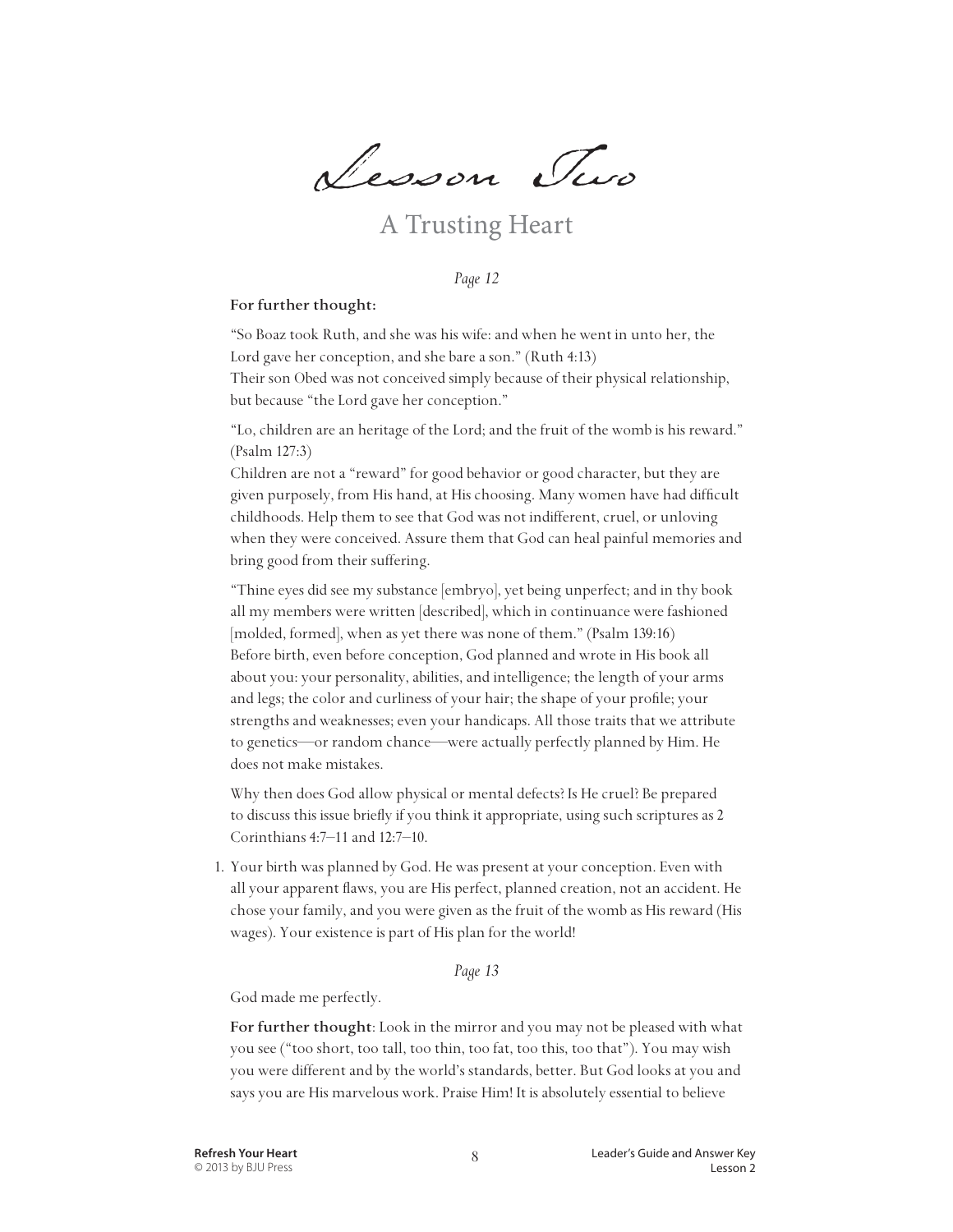that God made you right and that He took care of you when you were tiny and helpless. Otherwise, you will find it difficult to trust Him in any other area of your life.

- 2. The blood of Jesus Christ cleanses us. No works are required.
- 3. All are cleansed by His blood. None are left to be atoned for.
- 4. If we confess
- 5. faithful and just
- 6. God

where the east meets the west

It's nowhere!

#### *Page 14*

- 7. Humans can't go to the bottom of the sea because of the water pressure at its depths. The deepest places have never been explored or even glimpsed by men. They are unreachable.
- 8. When I sit down and get up. What I think. Where I go. When I sleep. What I say. "All my ways."

 He tried to avoid God by flying up to heaven, by descending into hell and the depths of the sea, and by hiding in the darkness.

Hiding from God is impossible.

- 9. omnipresent
- 10. His hands lead me and hold me; therefore, He needs to know where I am!

#### *Page 15*

11. His thoughts of you outnumber the grains of sand—they are infinite! The God of the universe doesn't think about you just forty-two times a day. His thoughts of you are continuous—He never stops! What's His purpose in thinking this much about you? See Proverbs 24:12.

 **For further thought:** He is the One who "pondereth the heart" and "keepeth thy soul"—so He wants and needs to know every detail of every moment of your life.

12. God will supply all of your needs.

#### *Page 16*

- 13. He could no longer be God if He broke a single promise, for God "cannot lie."
- 14. "But seek ye first the kingdom of God, and his righteousness." (Matthew 6:33)

Put God's good, His work, and His service first in your life.

All their material needs will be provided.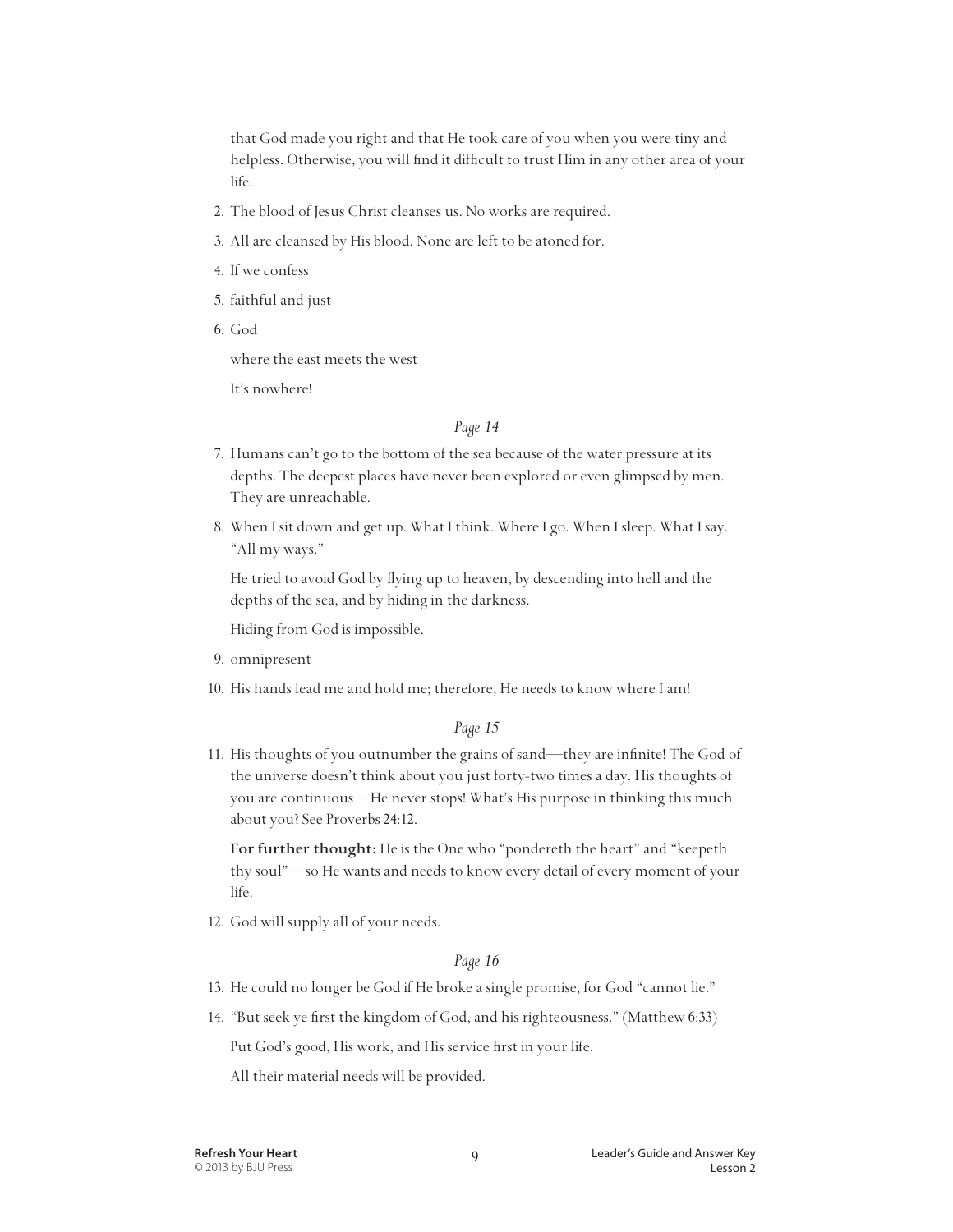15. Don't worry about tomorrow. It will be taken care of. Today is enough to think about.

#### *Page 17*

16. Proverbs 3:5–6 Guidance for the future

James 1:5 Wisdom for decisions now and in the future

Isaiah 46:4 Provision in old age

Deuteronomy 33:25 Strength for each day

17. Isaiah 40:12 The waters, the heavens, the dust of the earth, the mountains, the hills

#### *Page 18*

Jeremiah 10:13 Water vapors, lightning and rain, wind

 Psalm 147: 8–9, 16–18 Clouds, rain, vegetation, animals and birds, snow, frost, ice, freezing and thawing cycles of earth, wind

Mark 4:41; Psalm 89:9 Winds and sea

Revelation 4:11 All things!

18. mercy

faithfulness

righteousness

judgments

- 19. His lovingkindness
- 20. Put your trust under the shadow of His wings.
- 21. The king's heart is in God's hand; He directs it as He pleases. Political powers and governments are ordained (appointed, determined) by God.

 **For further thought:** This truth is also illustrated in the lives of these kings: Artaxerxes (Ezra 7), Cyrus (Isa. 45:1–4), and Nebuchadnezzar (Dan. 4–5).

*Page 19*

22. Psalm 34:7—to stay close to His children and deliver them

Psalm 91:11—to guard and keep His children

 **For further thought:** Scripture gives other examples of angels protecting, comforting, or delivering God's servants. Angels protected Lot from the men of Sodom. Angels protected Elisha from the Syrians. They comforted Elijah under the juniper tree and Paul in a shipwreck. An angel delivered Peter from prison and carried the beggar into Abraham's bosom at the moment of his death.

They are protecting, comforting, and delivering—invisibly!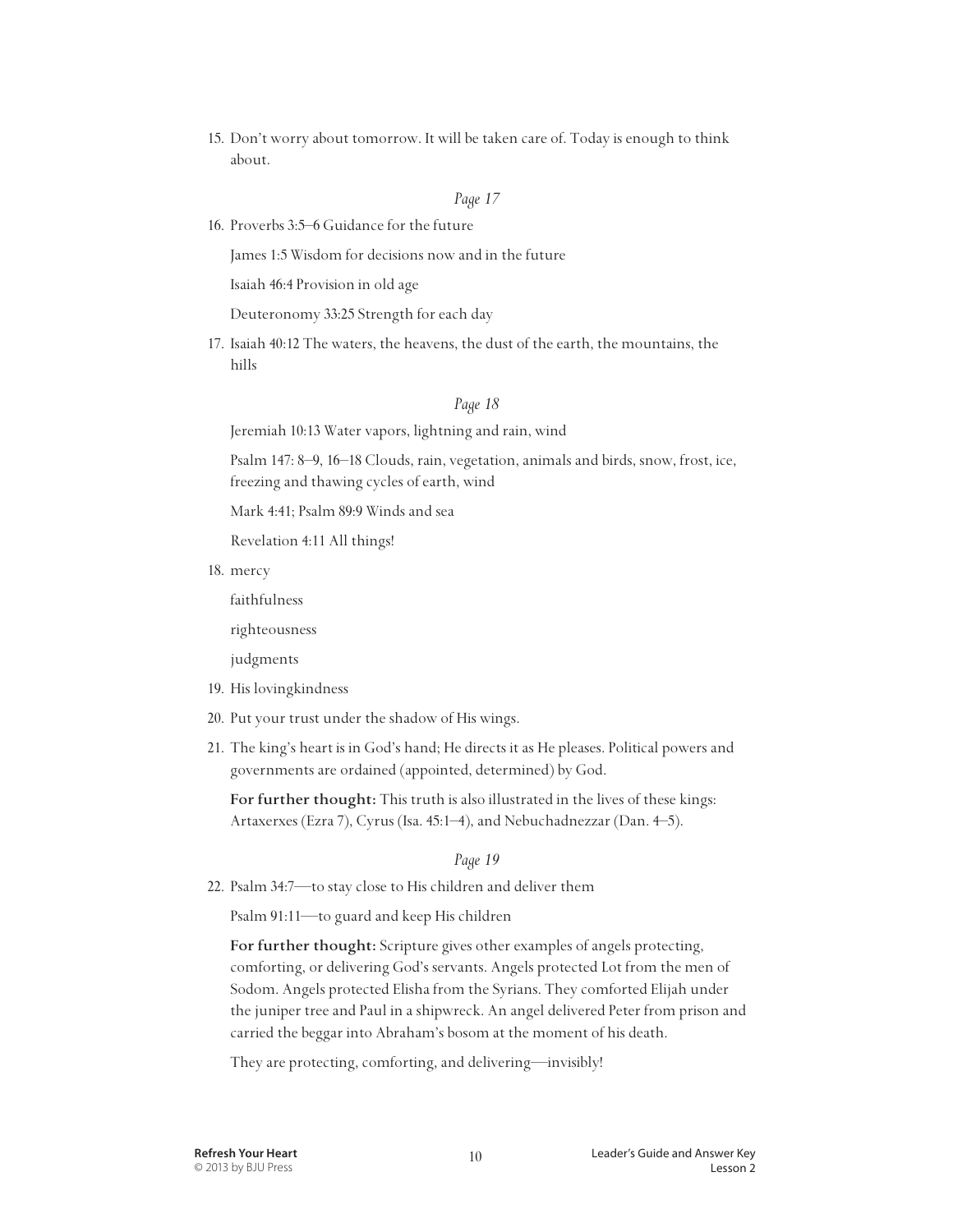23. There is one God (therefore, neither the devils nor Satan is a god). They tremble before Him.

#### *Page 20*

24. If He is not risen, all faith is useless. We, then, are false witnesses and are still in our sins.

We are extremely miserable, more than all people.

#### *Page 21*

 **For further thought:** He loves you as part of Himself. You are "in Him"—part of His family, part of the Bride of Christ. You are safe because you are His beloved.

25. His goals are for you to be sanctified and cleansed until you have no spot or wrinkle. He wants you to be holy and without blemish—absolutely perfect!

 **For further thought:** When will you reach that inconceivable goal? You're guaranteed to reach it in glory, for God "did predestinate [you] to be conformed to the image of his Son" (Rom. 8:29).

 We must trust God and wait patiently for Him to reveal His plan during the difficult times.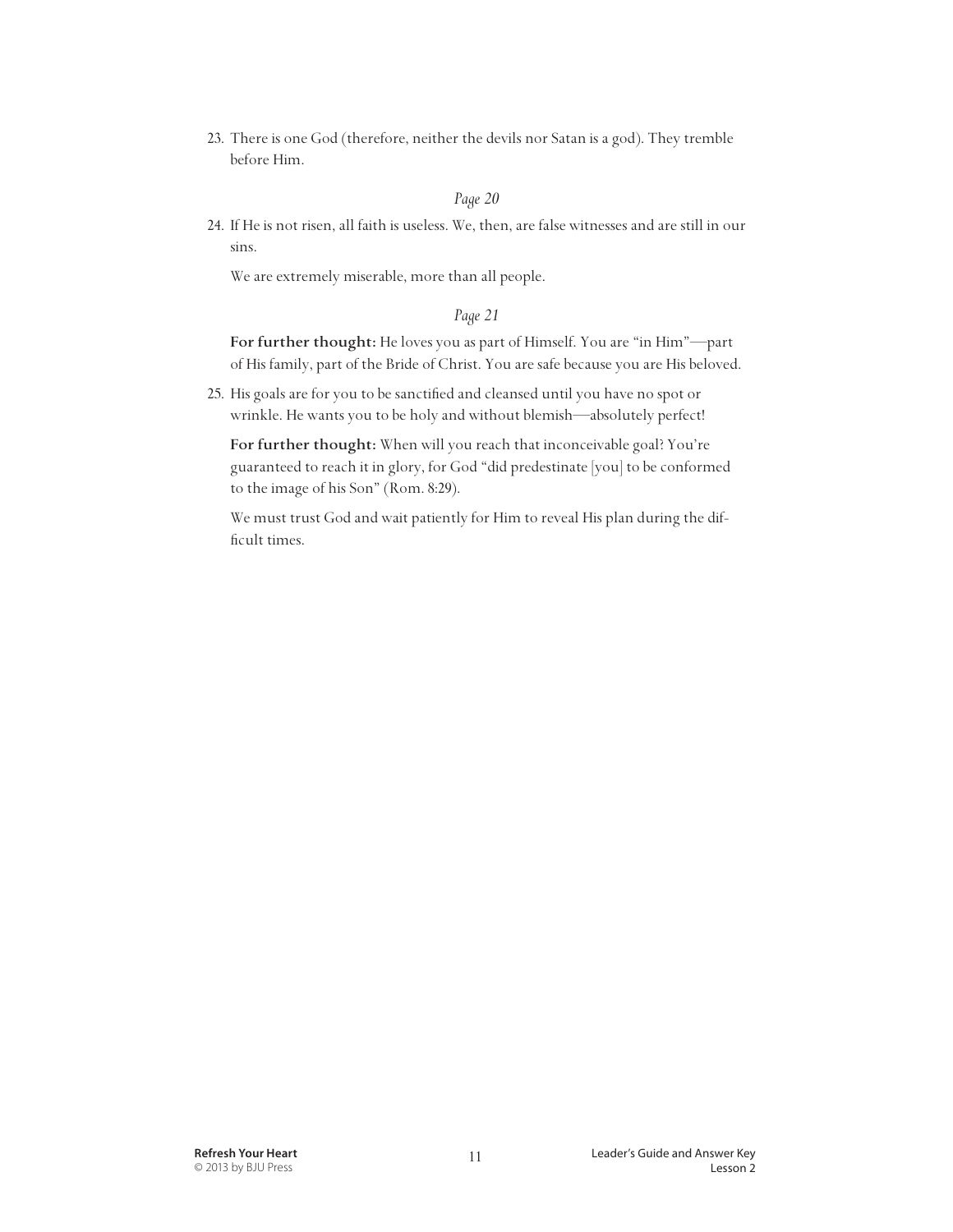Lesson Three

## A Peaceful Heart

#### *Page 23*

1. Answers may vary. Examples of life's storms:

Someone you love is sick or dying.

A beloved child is making bad decisions, and you fear the consequences.

Your husband is separated from you—physically, emotionally, or spiritually.

Bad memories are haunting you.

Someone you trusted has betrayed you.

You are facing the humiliation of a public failure.

Financial disaster is approaching.

You are dealing with infertility or miscarriage.

A private grief is consuming your thoughts and breaking your heart.

For further thought: Jesus was unique: totally man and totally God. The God-man experienced life as we do, but without a single sin. He was tempted but never gave in to sin. He was in pain but never in despair. Therefore He can be our Intercessor. He can understand and sympathize with us.

- 2. Lazarus had recently died.
- 3. He loved them; they were his friends.
- 4. other Jews, perhaps hired mourners, perhaps neighbors and friends of the family

*Page 24*

5. He was deeply moved, which He expressed by a groan, an utterance of pain and sorrow.

 He wept. This was genuine sorrow at death of His friend, even though He knew He would soon raise Him from the dead.

- 6. Because He loved Lazarus, or because He had not arrived in time to heal His friend as He had healed others.
- 7. Some Bible commentators suggest that Jesus was weeping over the unbelief of the mourners. He, Who has power over life and death, could (and did) raise Lazarus from the dead! But instead they grieved as though there were no hope. He may have questioned, as He did in Mark 5:38–39 at the death of a little girl, "Why make ye this ado, and weep?"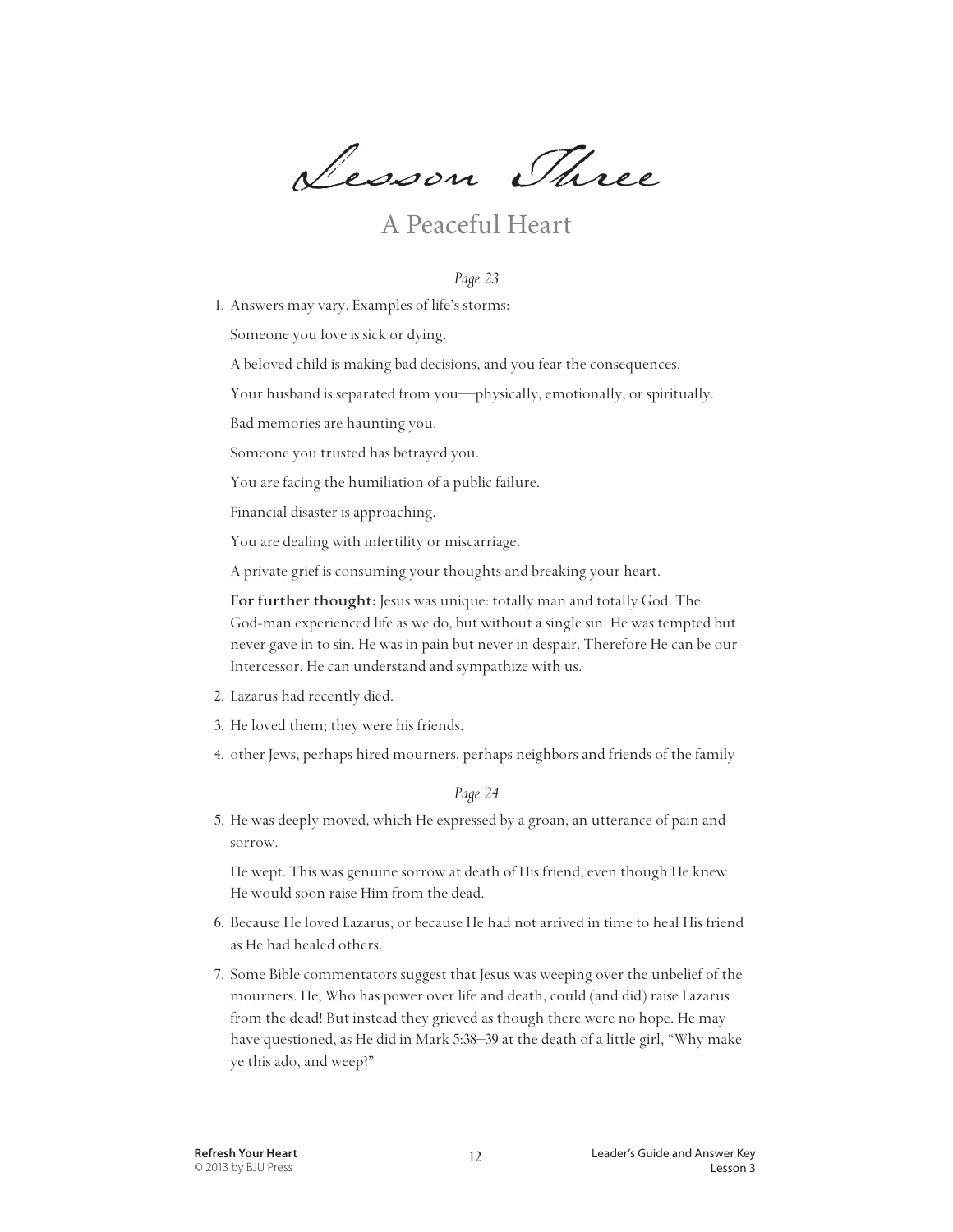Another opinion is that Jesus was sorrowing over the tragic results of Satan's tyranny in the world. Because of sin, all die. Because of death, Jesus' friends were grieving. And Jesus, who loved them, was troubled. He was crying for all of us who have to say goodbye to loved ones at death. He understands the pain we endure and sympathizes with us. He wept both with sympathy and with sorrow.

- 8. This is the prophecy of the death of the Messiah.
- 9. He would be despised, rejected, sorrowful, grieving, no reputation, burdened with grief and the sorrows of others. He would be stricken, smitten, afflicted, wounded, bruised, and chastised. He would receive stripes. He would bear the sin of all. He would be oppressed and afflicted, but He never defended Himself.

#### *Page 25*

- 10. The betrayal of Jesus to His enemies by Judas
- 11. Answers will vary.

Answers will vary.

Answers will vary.

Answers will vary.

- 12. sorrowful, very heavy, exceeding sorrowful.
- 13. An angel came from heaven to minister to Him. He sweat great drops of blood.

#### *Page 26*

- 14. A person seemingly indifferent to or unaffected by joy, grief, pleasure, or pain. Also describes a Greek school of philosophy founded by Zeno about 308 BC, holding that men should be free from passion and calmly accept all occurrences as the unavoidable result of divine will.
- 15. Psalm 56:8—He saves them in His bottle and writes them in His book to remember them.

2 Kings 20:5—He sees them.

Revelation 21:4—One day He will wipe them all away.

#### *Page 27*

- 16. Asked three times to be delivered from his thorn in the flesh (a physical ailment of some sort—painful, embarrassing, a tool of Satan to discourage Paul).
- 17. "O my Father, if it be possible, let this cup pass from me: nevertheless not as I will, but as thou wilt." (Matt. 26:39)
- 18. It's a normal human reaction. Jesus felt troubled, and He never sinned; therefore, it's not sinful.
- 19. No, Paul asked for deliverance. Jesus asked for the cup to pass from Him.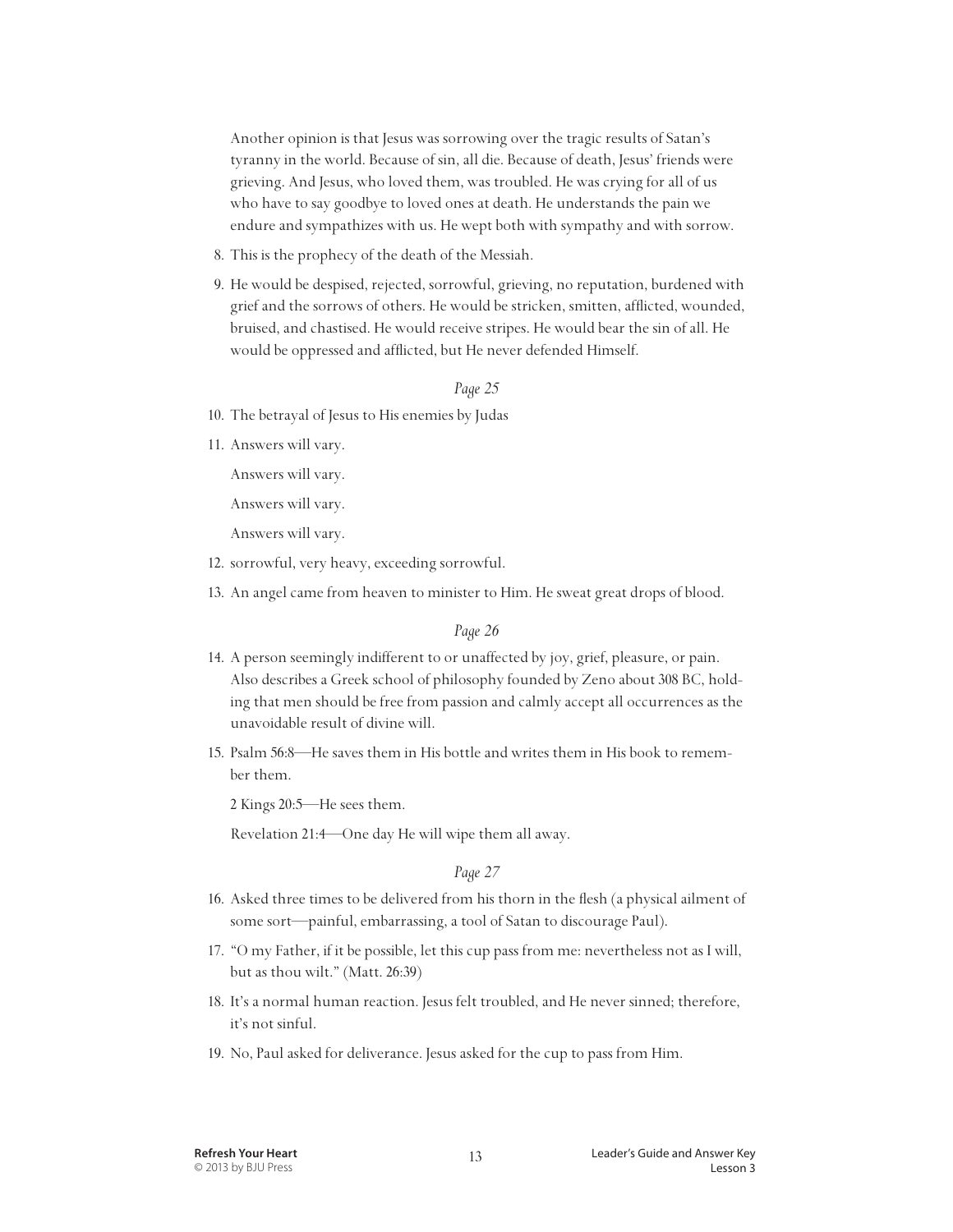20. Psalm 37:1, 7 Answers will vary. Do not worry because of evildoers. Take comfort in the Lord and wait patiently for Him. Do not worry because someone else is prosperous or because an evil man is doing well.

 Matthew 6:25–34 Answers will vary. Don't be worried about what you will eat, or what you will drink, or what you will wear. Isn't life more than food and the body more than clothing? God takes care of the birds and clothes the flowers. You are much more valuable than they are; He'll take care of you too! Unsaved people worry about these things, but your Father knows what you need even before you ask. Seek His spiritual kingdom first, and He'll take care of all your physical needs. Take one day and its needs at a time.

21. fret, take thought, be careful, be anxious

 Sinners who seem to be prospering; getting away with wicked behavior; what to eat, drink, or wear; how long you will live; what will happen tomorrow; and everything else!

Answers may vary.

Answers may vary.

22. God cannot lie.

*Page 29*

- 23. calling Him a liar
- 24. He lives in a Christian's physical body.

#### *Page 30*

- 25. "Be careful for nothing; but in every thing by prayer and supplication with thanksgiving let your requests be made known unto God. And the peace of God, which passeth all understanding, shall keep your hearts and minds through Christ Jesus." (Phil. 4:6–7)
- 26. absolutely nothing

Pray, ask, thank God for the entire situation, even if it's painful.

 The peace of God, which you can't understand, will protect or keep your heart (emotions, mind, spirit) through Christ. It will stand guard over your hearts and your thoughts through your union with Christ Jesus.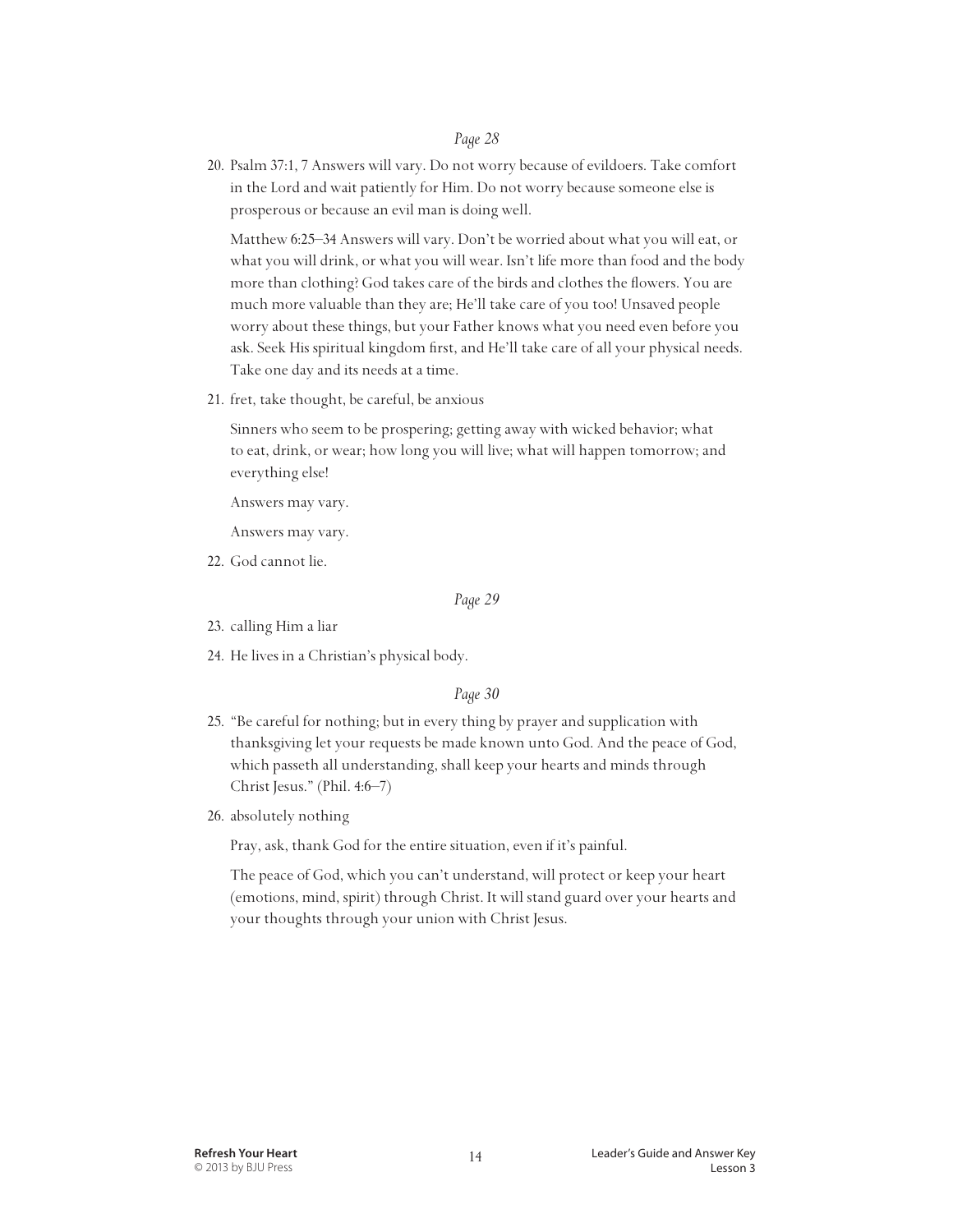Lesson Four

### A Sweet Heart

#### *Page 32*

1. The brothers Cain and Abel, two sons of Adam and Eve

 Cain gave to the Lord an offering of the fruits of the earth (produce). He was (v. 2) a "tiller of the ground." Abel brought of the firstborn of his lambs and of their fat. He was a shepherd.

 The Lord "had not respect" (literally, did not "look at") Cain's but did accept Abel's.

 **For futher thought:** The Bible doesn't clearly explain why God rejected Cain's offering, but something about it must have represented disobedience. Abel's offering was accepted, not simply because it was an animal, but because it was brought in obedience to God's instructions. The disobedience of Cain equals unrighteousness. The obedience of Abel equals righteousness.

 By faith Abel offered unto God a more excellent sacrifice than Cain, by which he obtained witness that he was righteous." Hebrews 11:4

2. He smelled a soothing, pleasant, sweet aroma or odor.

 God promised not to curse the ground or smite every living thing. He promised that day and night would not cease. Genesis 9:11 says that there would never again be a global catastrophe by flood. Someday, however, the earth will be destroyed with burning heat, according to 2 Peter 3:10–11.

3. God commanded Noah to take unclean animals on the earth in pairs, male and female. Of every clean animal, he was to take seven.

#### *Page 33*

- 4. The sacrifices at the end of flood, then, were planned and provided for by God ahead of time, and Noah followed God's instructions. Noah was obedient to God, even when he could not see the big picture.
- 5. He smelled a sweet aroma.
- 6. No one was allowed to make his own concoction or follow his own recipe. The recipe for the incense and the techniques of its creation were given in careful detail. This incense was also prohibited from being used personally. It was to be made and used uniquely for worship—never for personal pleasure. It was holy to the Lord, separated from the rest of life. This is an example of the early appearance of the doctrine of separation from the world—a difference between the holy and ordinary.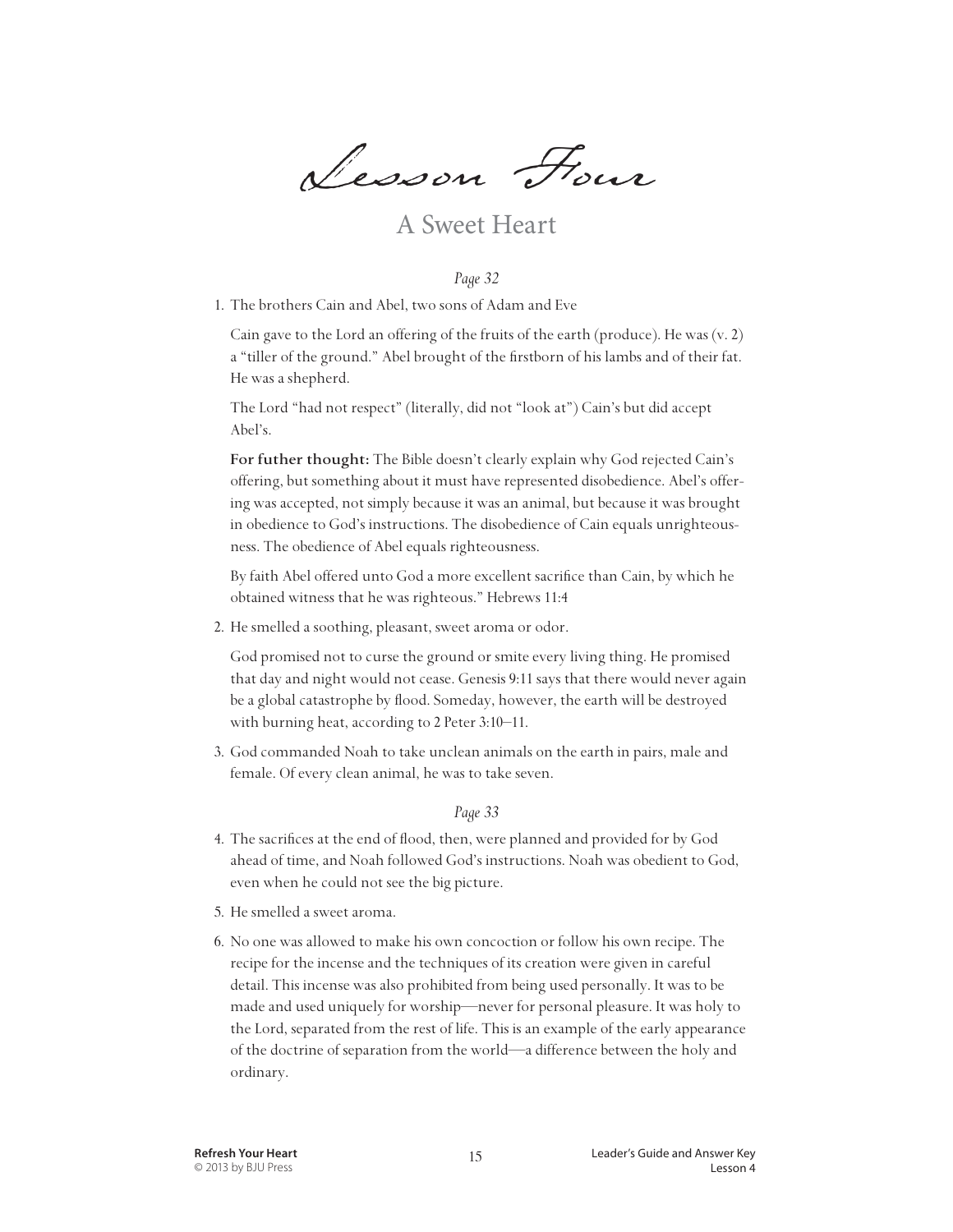- 7. He wants them to do "according to all that God commanded"—just as Noah did. He simply wants them to be obedient to Him. The details were tests of obedience.
- 8. They did not obey Him, but "walk[ed] contrary" to (went against, were opposed to) Him. Therefore, He said (v. 28) that He would "walk contrary unto you [them] in fury."

9. He would not smell, or savor, the odors in their worship assemblies. He would not accept, or regard their animal sacrifices and grain offerings. He would not accept their peace offerings. He would not hear their musical worship.

 They were carrying false idols that they had made themselves, through the wilderness, so that they could worship them in addition to the true God.

 **For further thought:** Notice that in this passage, and in Leviticus 26, God makes it clear that He does not accept all forms of private or public worship—just those offered obediently. Not all forms of worship are acceptable to God. Some are mancentered and are clearly contrary to His written Word. Our worship styles and methods must be chosen according to what pleases God, not simply by what we enjoy.

10. Their burnt offerings were not acceptable.

 Their sacrifices represented some financial sacrifice but no heart obedience or submissive, repentant spirit—so they served no purpose. A religious ceremony performed by one with a disobedient heart is the essence of hypocrisy. It is ritual without reality. When the smoke of such sacrifices ascended to God, He held His nose!

 Their sacrifices did not represent obedience. The people were rebellious against God's laws.

11. A hypocritical heart honors God with words but not with the heart. Hypocrisy is pretending on the outside to be what one is not on the inside. It is phoniness, pretense, and insincerity. We can look obedient on the outside to other humans, but still be disobedient.

 **For further thought:** Compare 1 Samuel 16:7 with Matthew 15:7–9.

12. He loves sacrificial service done for Him with a genuine heart of love and obedience to His Word.

obedience

#### *Page 35*

- 13. "Behold the Lamb of God, which taketh away the sin of the world."
- 14. a lamb without blemish and without spot
- 15. blood
- 16. the precious blood of Christ, as of a lamb without blemish and without spot.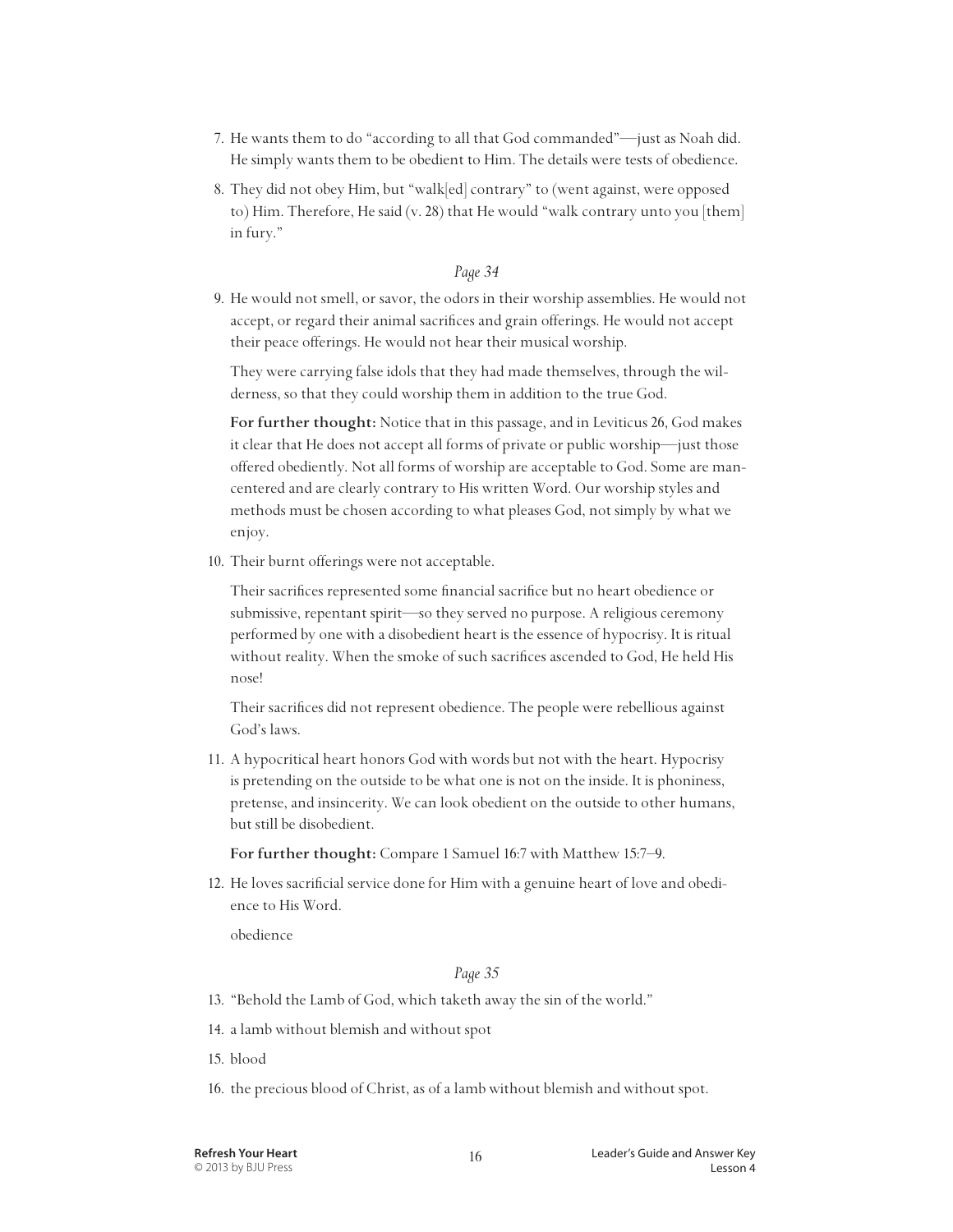17. became obedient unto death, even the death of the cross

 **For further thought:** Christ accomplished the entire work of redemption. The word He spoke here is *teleo* which means "paid in full." This word was written on receipts for paid tax bills. Christ satisfied the demands of God's justice; He fulfilled all the prophecies of the Messiah; He opened the way to the holy of holies; He gave us access to the Father and to heaven.

18. a sweet-smelling savor

#### *Page 36*

- 19. a sweet aroma
- 20. "Let us offer the sacrifice of praise to God continually, that is, the fruit of our lips giving thanks to his name." (Heb. 13:15)

 "I will offer to thee the sacrifice of thanksgiving, and will call upon the name of the Lord." (Ps. 116:17)

21. at all times, for all things

#### *Page 37*

- 22. to love one another
- 23. You will be laying down your life for others. By loving, especially when you don't feel like it, you will be giving yourself as an offering and sacrifice, obediently, just as Christ did.
- 24. God

in every place

#### *Page 38*

Those who are saved and those who perish.

 Those who are saved know it is good news; those who aren't saved (and don't want to be) see it as a message of death.

25. It may involve the pain of rejection or mocking; your pride may suffer a blow.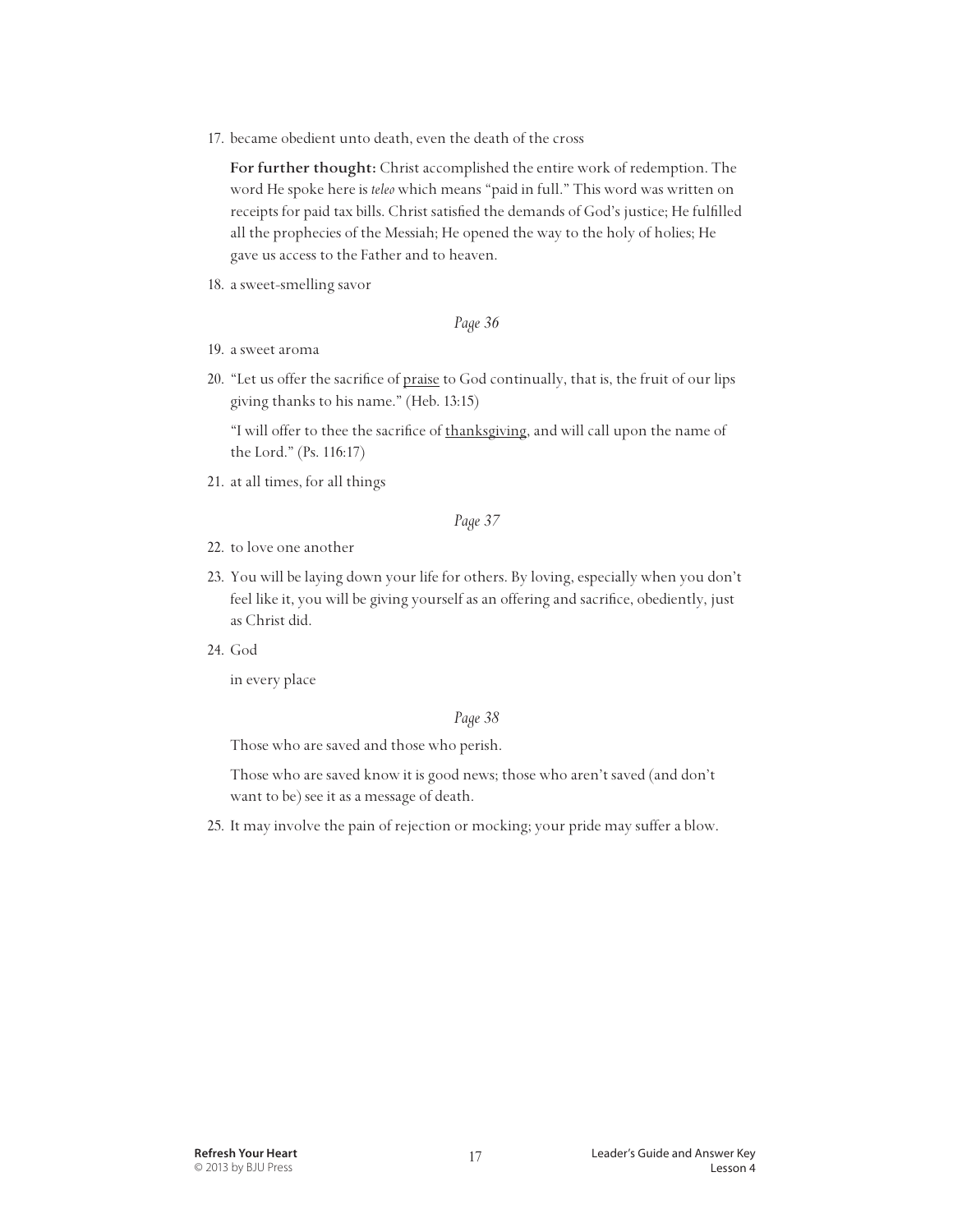Lesson Five

# A Servant's Heart

#### *Page 40*

1. "Not with eyeservice, as menpleasers; but as the servants of Christ, doing the will of God from the heart." (Ephesians 6:6)

"Serve the Lord with fear, and rejoice with trembling." (Psalm 2:11)

#### *Page 41*

"Now therefore fear the Lord, and serve him in sincerity and in truth: and put away the gods which your fathers served on the other side of the flood, and in Egypt; and serve ye the Lord." (Joshua 24:14)

 "How much more shall the blood of Christ, who through the eternal Spirit offered himself without spot to God, purge your conscience from dead works to serve the living God?" (Hebrew 9:14)

- 2. Answers will vary.
- 3. He slept nearby, so that if Eli called for help during the night, Samuel could hear and respond quickly.

 He opened the doors of the temple in the morning. He probably performed other temple duties appropriate to his age.

4. They were traveling through cities and villages preaching the gospel.

#### *Page 42*

 Mary Magdalene and other women who had been healed; Joanna, Susanna, and "many others."

 They were purchasing and preparing food, perhaps even paying for lodging or providing it in their own homes. They met practical needs so that Jesus and His followers were free to minister spiritually.

- 5. Bringing up children, lodging strangers (hospitality to travelers), washing the saints' feet (menial duty of kindness and hospitality), relieving the afflicted (visiting and ministering to the sick)
- 6. Verse 36 says she was "full of good works and almsdeeds." (kind, charitable actions).

She sewed clothing for the needy widows.

fabric, needles, thread, patterns, her eyes, her time, her hands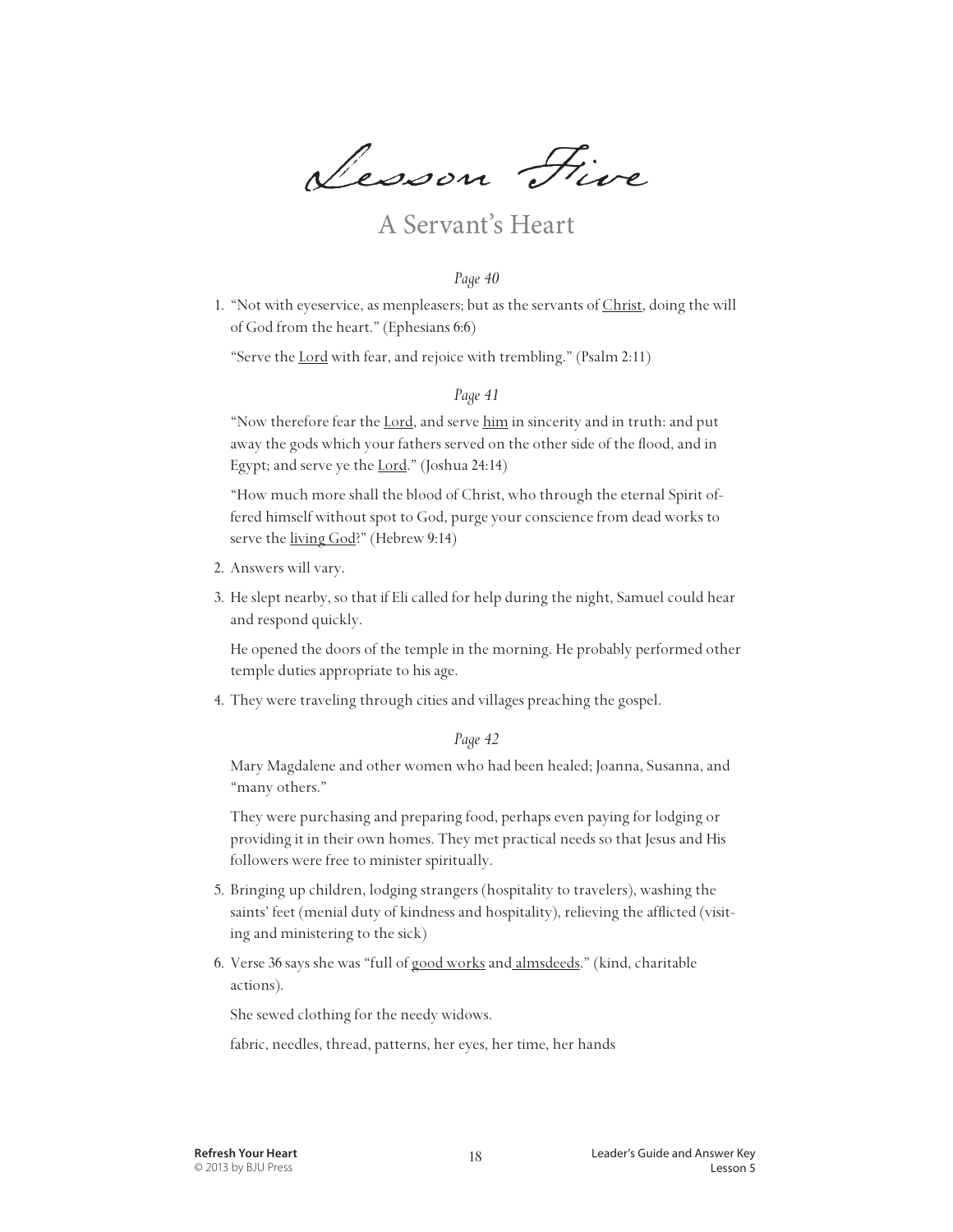- 7. Jesus is saying that the treatment of His disciples ("the least of these my brethren") equals the treatment of Him. Note that the Lord is not teaching that good deeds are the basis of salvation, but are His criteria for judging the reality of faith. They are the evidence and fruit of faith (James 2:14–26).
- 8. The love of God does not dwell in him. God's love is not in a hard heart.
- 9. Showing hospitality. "Given to hospitality" in Romans 12:13 literally means to pursue it, to press toward it, to actively look for ways to be hospitable.

 You are using your home's furnishings (table, chairs, couch, beds, towels); your kitchen (pots and pans, stove, refrigerator, dishes); your hands, your heart and mind.

#### *Page 44*

- 10. Service from the heart is performed joyfully, willingly, energetically, as to the Lord. Other service is done grudgingly, out of a sense of duty and obligation, out of fear of what others think, or out of guilt, not because of love and passion for Christ.
- 11. You should recall the overwhelming goodness of the Lord.
- 12. gladness, pleasure—even expressed by happy singing; no laziness; fervent (earnest and energetic) in spirit
- 13. You can serve unrighteousness, uncleanness, and iniquity, with the results of no fruit and eventual death. Or you can serve righteousness and holiness, with fruit in this world and eternal life in the next. Each person is a servant to someone or something.
- 14. To present your bodies a living sacrifice, holy, acceptable unto God, which is your reasonable service. We are called on to sacrifice our bodies to the Lord for His service: clean and pure (like the sacrificial lambs), separated to Him. It's logical (reasonable) to serve Him because of His blessings.

#### *Page 45*

15. This member of the Trinity actually resides in your physical body. It is His temple (His dwelling place, His shrine, His sanctuary).

Therefore, you are not your own.

To glorify God in your body and spirit, which are actually His.

16. Answers vary.

 You have never surrendered yourself to Him. You are selfish with your physical service to others because your spirit is cold toward Him.

17. Other saints will become more mature. The work of the ministry will go on. The body of Christ will be edified (built up like a building, an "edifice"). We'll become more unified in the faith. We'll know Jesus better and be more like Him (the stat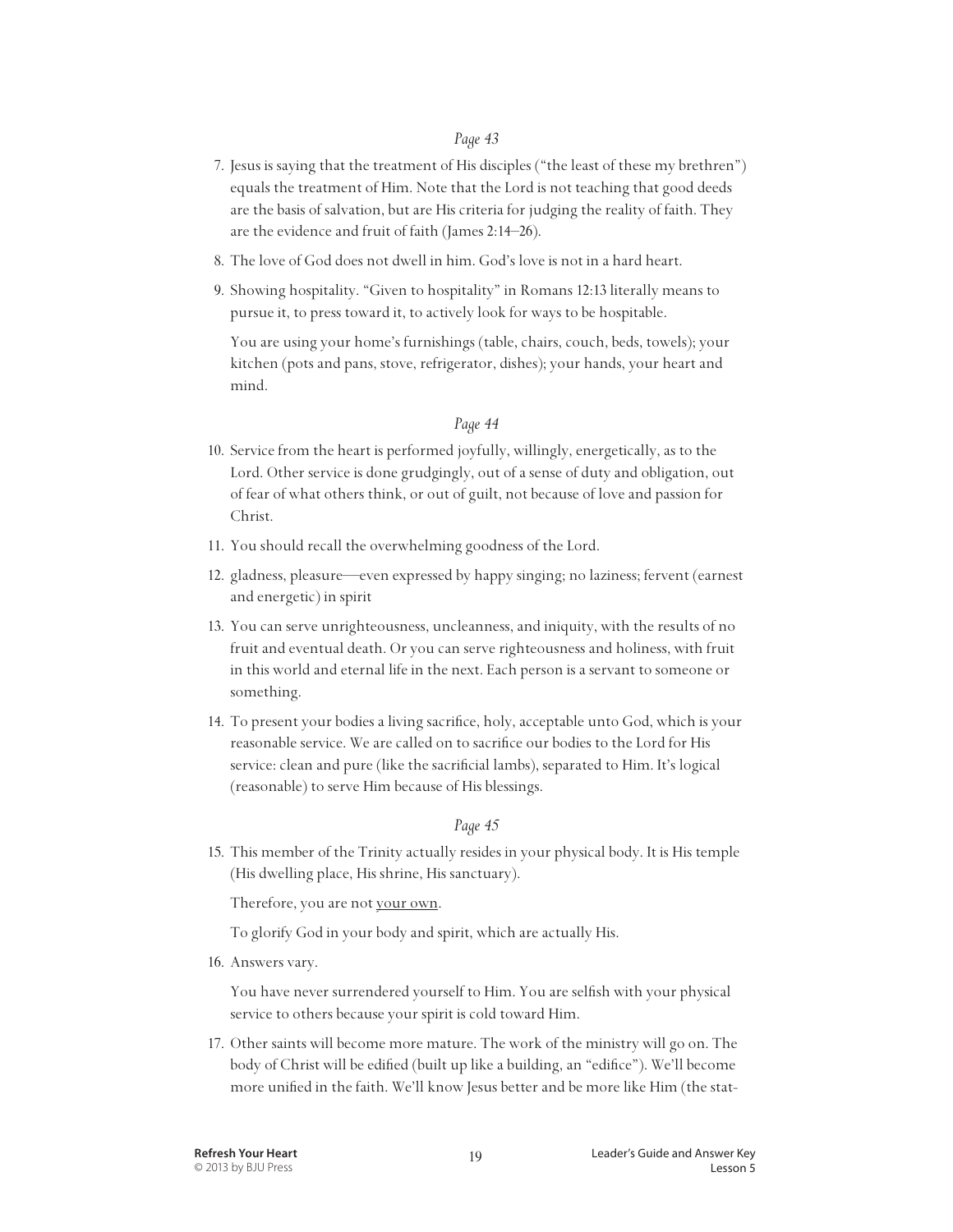ure of His fullness). We'll become more mature (perfect). We won't be unstable, immature Christians, fooled by deceitful, sneaky false teachers. We'll speak the truth, be united, and every one of us will be built up in love.

#### *Page 46*

- 18. love
- 19. It's a gift from God.

Don't be proud, for it's no accomplishment of your own.

No—we all are different.

We are all parts of the same body—His.

Our gifts fit together; we make each other complete.

 Prophecy (proclaiming the truth boldly and publicly); ministry (serving, relieving, helping); teaching (discipling learners); exhortation (encouraging, pressing to do right); giving (sharing resources); ruling (leading, presiding); mercy (showing compassion)

unfeigned, genuine

 preferring one another; letting others' needs take precedence over your own; yielding to others.

#### *Page 47*

20. It takes different people with varying gifts to accomplish the work of the ministry. If we were all speakers, who would listen? If we were all leaders, who would be led? Some press lazy ones toward righteousness; others understand why they are slow and gently encourage. Some are out front leading; others support those who fall by the way. Some administrate the grand vision; others tend to the details. Just like your body has a system designed for every function, so the Church has members gifted for every job that needs to be done. If you don't use your gift, some essential task may go undone!

 There are many tasks that require diverse skills. No one member is more significant than any other, even if more visible. We cooperate to get the big job done.

 We should be thoughtful to each other; we should suffer with the suffering ones and rejoice with the rejoicing ones.

#### *Page 48*

21. Speak as an oracle of God—as His mouthpiece.

Serve with the ability God has given you.

 "That God in all things may be glorified through Jesus Christ, to whom be praise and dominion for ever and ever." (1 Peter 4:11*b*)

22. He was defiled, polluted, unclean and lived among others just like himself. When He saw God's holiness, he was vividly aware of his own unworthiness.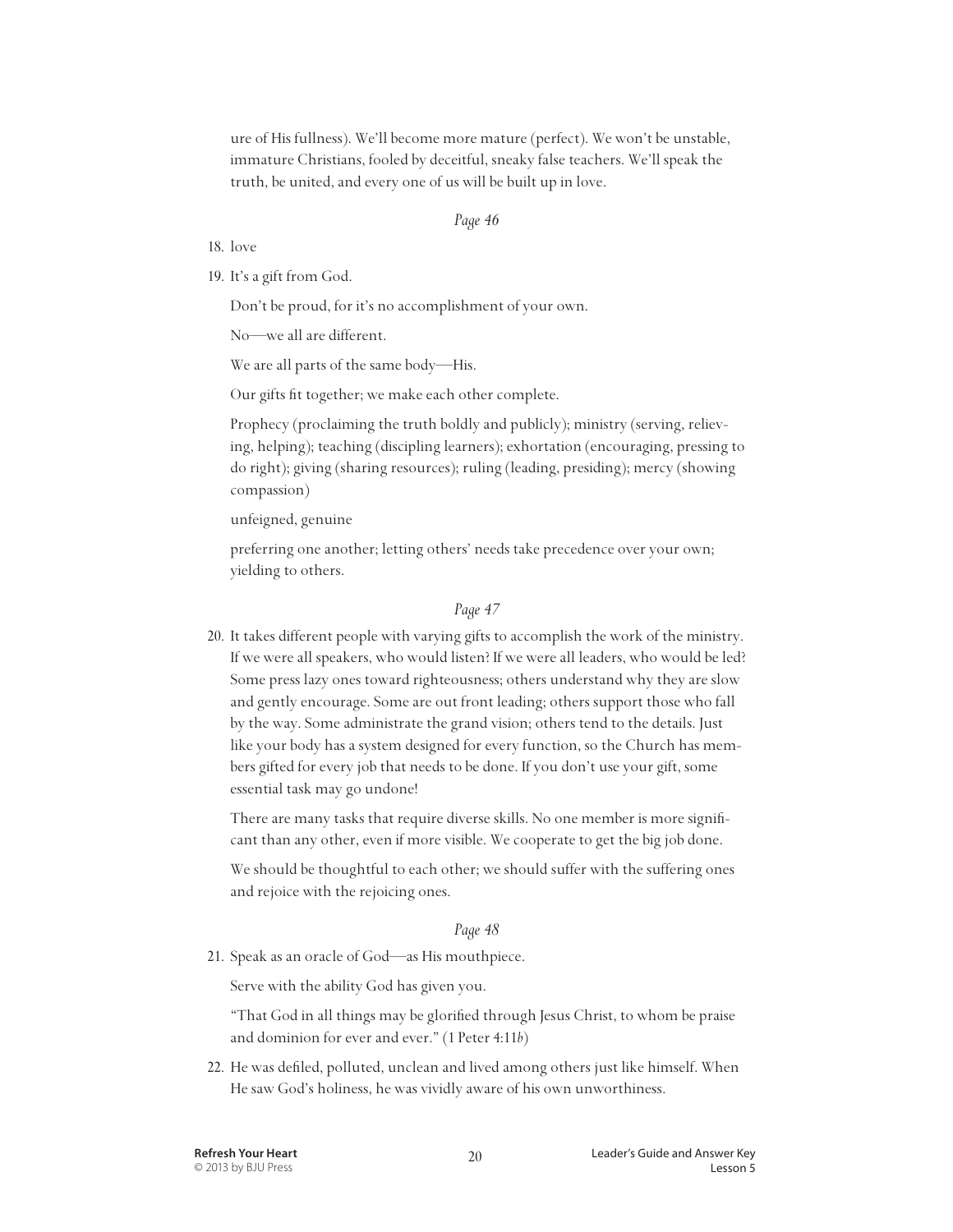He took away his iniquity and pardoned his sin.

He volunteered for service; he answered God's call for a servant.

23. He failed to give Christ water to wash His feet; he gave him no greeting with a kiss, or oil to anoint his head.

#### *Page 49*

She was grateful for Jesus' forgiveness of her sins.

the one who remembers how much she has been forgiven

- 24. His death on the cross for our sins
- 25. He washed the dust from their feet, a service usually performed by a household slave.

 Jesus washed their feet to demonstrate humility. It was not just because their feet were dirty.

 He was teaching them to help each other in every possible way, at every opportunity, and in response to any need, no matter how humble.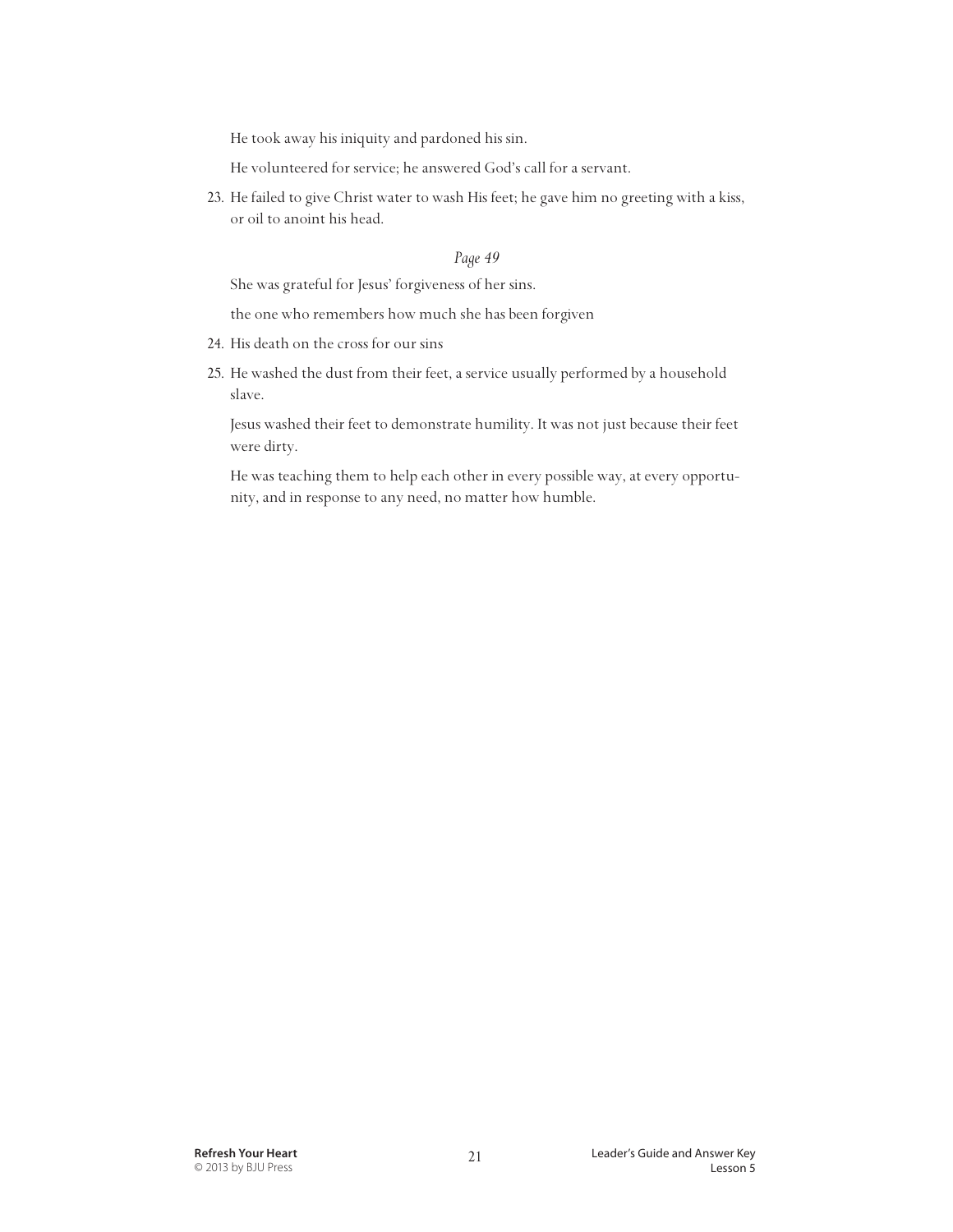Lesson Six

## A Forgiving Heart

#### *Page 52*

- 1. persecution, reviling, false accusations
- 2. suffer for His sake
- 3. made a spectacle to the world and to angels, weakness, being despised, hunger, thirst, nakedness, being buffeted, no home, hard labor, being reviled, persecution, defamation, made as filth and offscouring of the earth.
- 4. God's
- 5. No

 **For further thought:** America as a nation has been a country friendly to Christianity since its beginning, where believers in general have not experienced persecution. But this is an exception. Since the first century, Christians have been martyred for simply believing and living biblical truth. Today people who believe what we believe are being persecuted and martyred in other places. That's normal for Christ's followers, and we should not be surprised by it.

#### *Page 53*

- 6. A person who is tenderhearted is gracious, sympathetic, and compassionate with the failures of others. A soft, loving heart finds it easy to forgive, for it knows how much it has been forgiven. A hard heart is closed to others; a tender heart is open.
- 7. the elect of God, holy and beloved

 mercy, kindness, humility, meekness, longsuffering, forbearance (Bearing with one another), forgiveness, love

8. Forgiveness is spiritual, not fleshly. It is related to the fruit of the Spirit, not at all to the flesh where "no good thing" dwells. It can't be done in the flesh or by will power, especially if the offense is a big one. We must be filled with the Spirit of God and be obeying Him, or it is impossible to forgive.

#### *Page 54*

- 9. "For if ye forgive men their trespasses, your heavenly Father will also forgive you: But if ye forgive not men their trespasses, neither will your Father forgive your trespasses."
- 10. "I, even I, am he that blotteth out thy transgressions for mine own sake, and will not remember thy sins." (Isa. 43:25)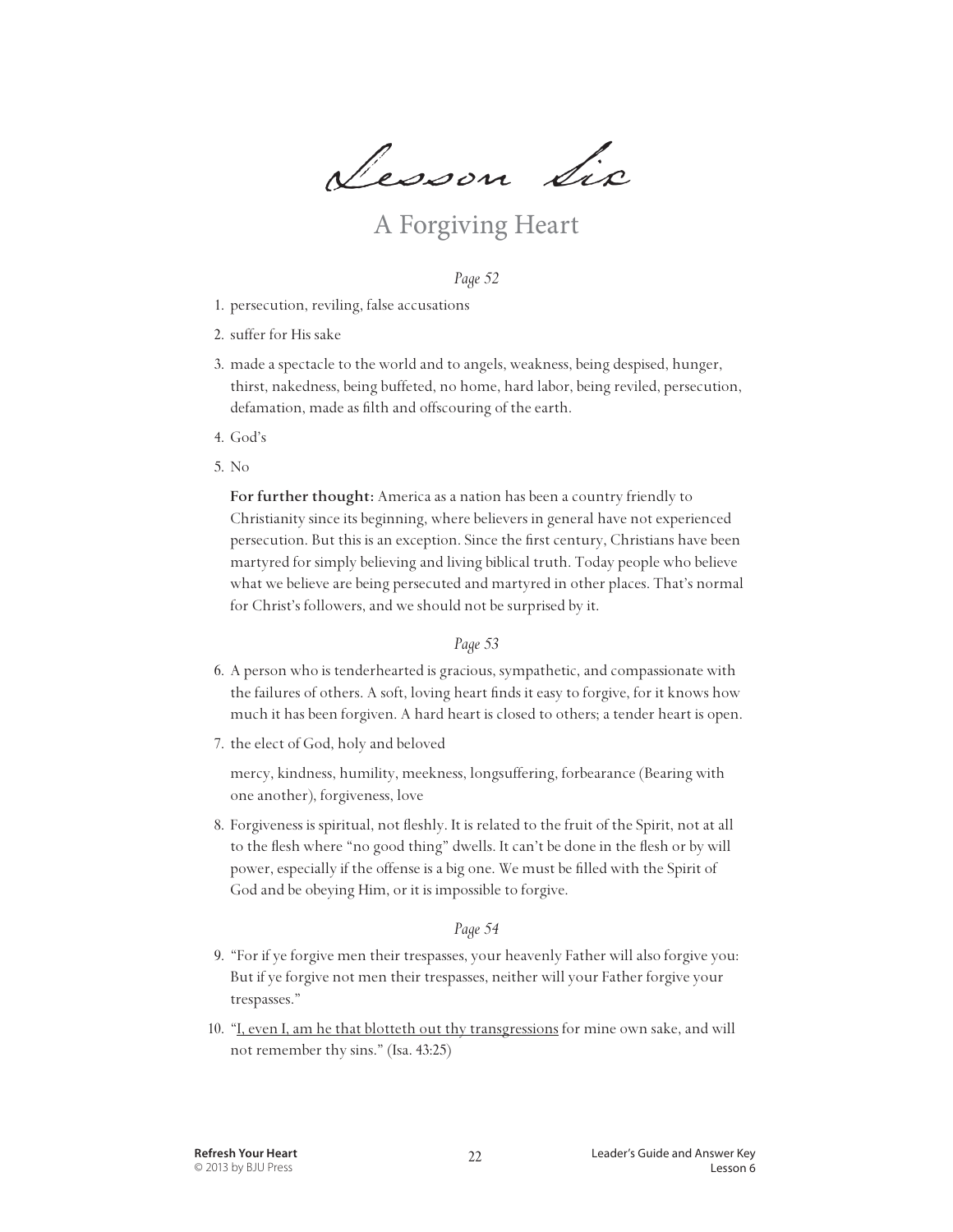"For I will forgive their iniquity, and I will remember their sin no more." (Jer. 31:34)

"And their sins and iniquities will I remember no more." (Hebrews 10:17)

#### *Page 55*

11. 1 John 1:9—God forgives when we confess.

 2 Chronicles 7:14—When we humble ourselves, pray, seek His face, and turn from our wicked ways

Psalm 86:5—When we call on Him

- 12. repent, humble one's self, call, turn, ask
- 13. If your brother trespasses against you, then rebuke him.

If your brother repents, then forgive him.

 **For further thought:** Most of us are willing to forgive when asked, and some even forgive before being asked, but how many are willing to obey the rebuke part of Luke 17:3 to actively seek reconciliation? Instead, we indulge our flesh by fussing at someone who's offended us.

#### *Page 56*

14. Go to the offender privately and tell him what he did.

Take one or two others with you.

Tell it to the church.

Avoid him.

- 15. to restore the friendship
- 16. Charity (true love) "covers a multitude of sins." A loving woman is slow to take offense. She ignores or quickly forgets little insults. Love is not blind or naive, but it has a thick skin.

#### *Page 57*

17. Don't give back evil for evil.

Speak truth and behave honestly.

Keep the peace as much as you can.

Don't get revenge.

Let God repay.

Supply your enemy's needs.

Overcome his evil with your good.

18. to be perfect like the Father is perfect

He blesses them with sun and with rain.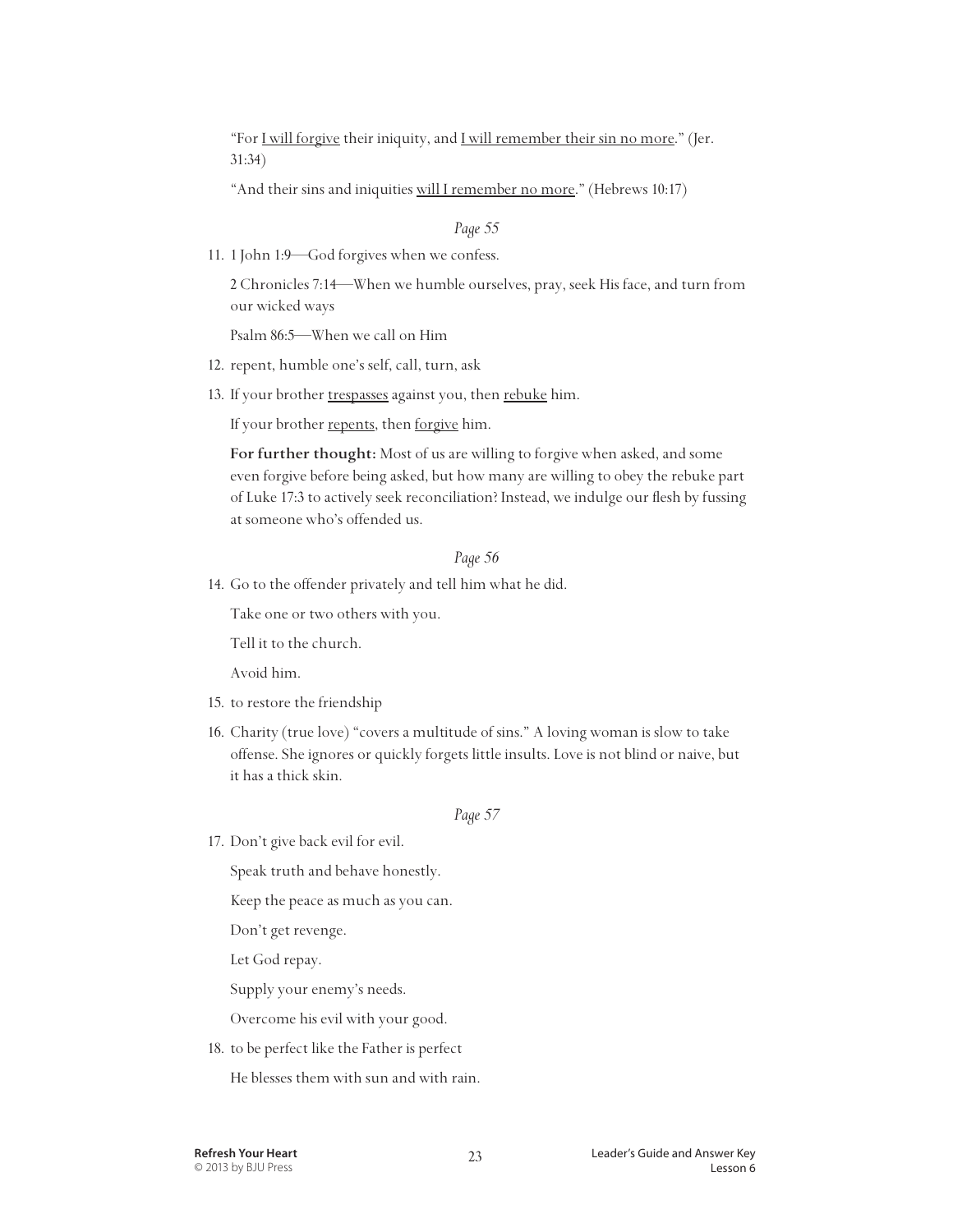love them, bless them, do good to them, pray for them

No

#### *Page 58*

19. You should treat them with kindness, showing that you are ready to forgive. You should give without expectation of kindness in return and love without being loved, even if you are hated. Use kind words, kind actions, and prayer, seeking ways to bless rather than injure one who has injured you.

 All your actions and words should be kind, as you "press toward" reconciliation. You should constantly communicate friendship and a willingness to give forgiveness. That's what God does, and He is our example.

- 20. If I regard [see, approve, tolerate, indulge] iniquity in my heart, the Lord will not hear me.
- 21. unforgiveness

Neither. All sins are offenses to God. All are transgressions of His law.

22. When you pray, if you have any unforgiveness in your heart against anyone, forgive that one, so that God can forgive you your sins as well.

#### *Page 59*

- 23. Today we don't bring the same sort of gifts to the altar as the Jews listening to Jesus did, but singing, prayer, testimonies, giving, and listening to preaching are all acts of worship.
- 24. Go, be reconciled with your brother; then come and worship. Otherwise, your worship is not acceptable to God. Compare this scripture: "And Samuel said, Hath the Lord as great delight in burnt offerings and sacrifices, as in obeying the voice of the Lord? Behold, to obey is better than sacrifice, and to hearken than the fat of rams." (1 Sam. 15:22)
- 25. He saw God's hand in his life, even in his brothers' sin against him. Joseph knew that God was in control of his life. Even his brothers' painful betrayal was "meant for good."

He fed them and their families. He comforted them and spoke kindly to them.

#### *Page 60*

26. No. He meant to forgive without limits.

"Who forgiveth all thine inquities."

 **For further thought:** That's our model to follow! If we are to forgive like He forgave ("even as God for Christ's sake hath forgiven you"), then we can't stop forgiving until He does.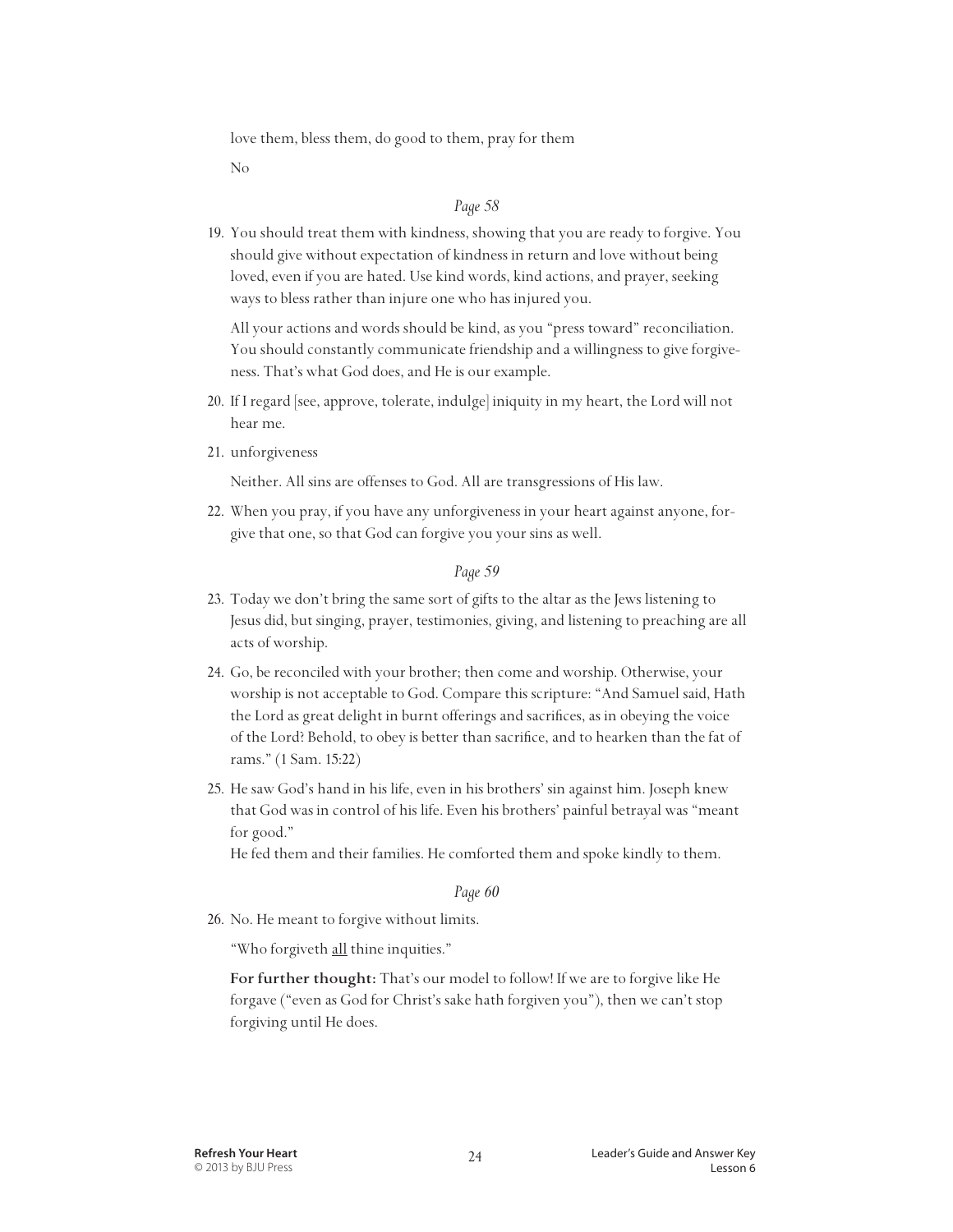Lesson Seven

## A Protected Heart

#### *Page 63*

1. He could have told us about Himself through a giant parchment in the sky, a personal appearance to every person, a mighty voice from heaven, or engravings on cliffs. He could have left us with only the voices of nature and conscience or with the voices of a few select prophets. Each of these would be deficient in some way.

 A written document is definite and concrete. It is tangible and unambiguous. It can be translated and read both in private and in public. It is portable and personal enough to be held in your hand. You can read and study it for yourself, rather than being dependent on another person's communication or interpretation of God's message to you.

2. It was given by inspiration of God.

God breathed it.

God is the "breather" of the words, so He is its author.

3. The Holy Ghost

#### *Page 64*

4. Thy Word = TRUTH

They cannot be true; they are false.

- 5. Any document that repeats a lie that many times is not trustworthy. It is not even a good book. It's a total fraud.
- 6. If this is God's message to me and I am accountable to Him, no book is more important. It is absolutely vital for me to know what it says and to obey it. I should dig into it regularly and deeply. I should make it my only guideline for what I believe and what I do. I should measure all other teachings by its truth and only accept those that agree with scripture. I should share it with others and defend it against attackers.
- 7. quick (an old-fashioned word for "living" or "lively"), powerful, and sharper than a two-edged sword

#### *Page 65*

8. thoughts and intents

 Your secret thoughts and purposes, your mental processes and your moral intentions.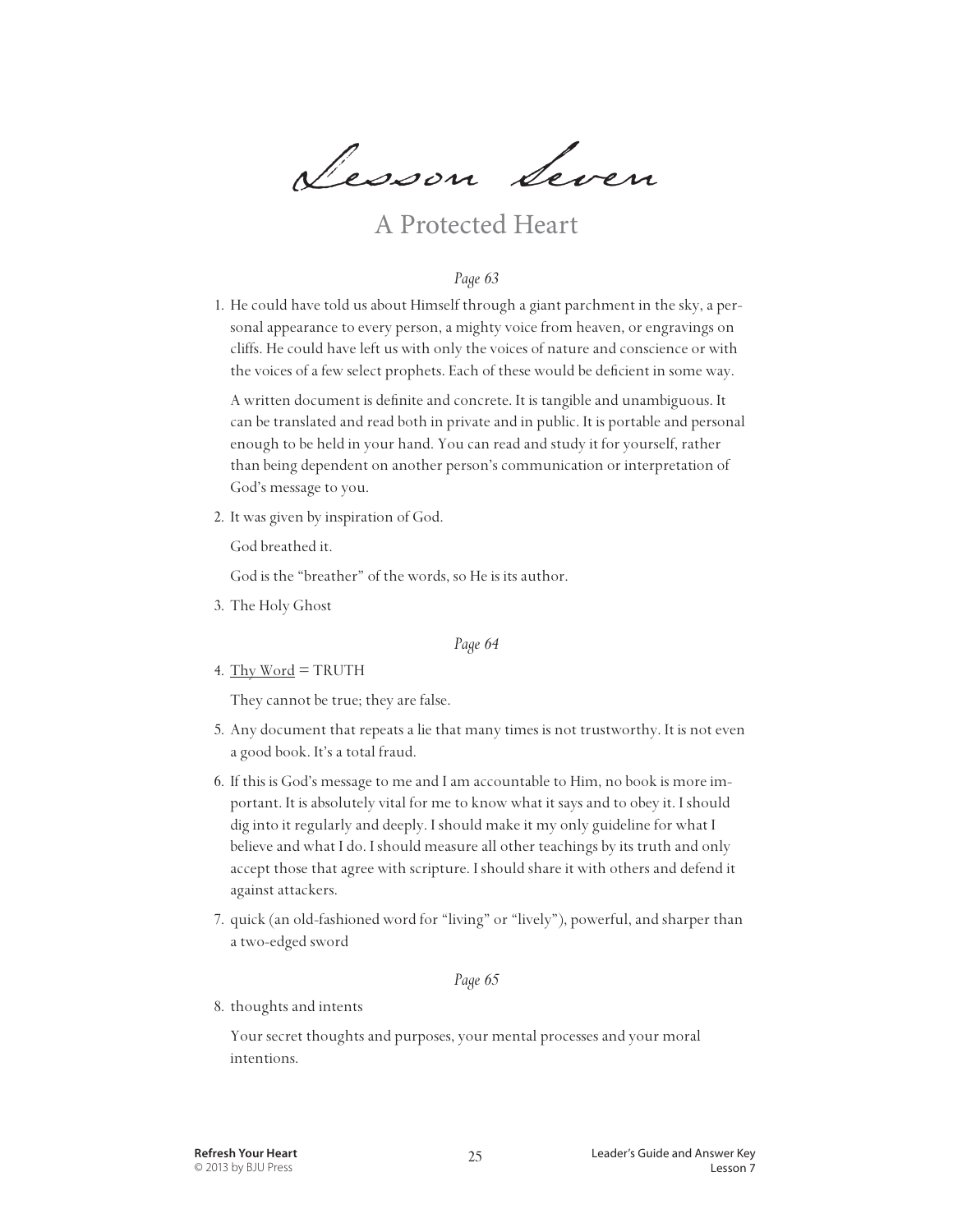- 9. To show you how you look, so you can make improvements! Usually a look in a mirror is more discouraging than encouraging.
- 10. She's lazy or just doesn't care.

She's foolish and risks God's chastening.

#### *Page 66*

 **For further thought**: Many times we turn away from an unpleasant revelation of ourselves. Rather than confessing and forsaking sin, we excuse and rationalize it and close the Book that showed us the truth. But its honest disclosure of who we are is one of the Bible's main purposes, a blessing and help to us.

 People seek reformation through self-help programs, psychiatrists, therapists, or other counselors, hypnotists, education, or books that offer "7 simple steps" to a new life. They may look for a new job, new community, or new marriage.

 Many sources can help temporarily by altering circumstances or environment, but only God can change a person from the inside out.

- 11. "Sanctify them through thy truth; thy word is truth." (John 17:17)
- 12. Jesus

His Father

the ones the Father had given Him; the ones who had believed on Him

- 13. to make holy or pure; to consecrate or set apart
- 14. through His Word

#### *Page 67*

15. Jesus Christ

He is using the washing (bathing) of the water of the Word of God.

16. He uses His Word.

Answers will vary.

17. It waters the earth so that it will be fruitful.

*Page 68*

18. Yes.

God's Word, which is the Bible

 **For further thought:** Share an experience of your own of how the Lord used a verse to direct you and how special it then became to you. Emphasize that this book is alive ("quick") and powerful in everyday life. It doesn't just teach us history and doctrine.

#### *Page 69*

19. Daily exposure to God's Word will keep us in God's will and away from sin.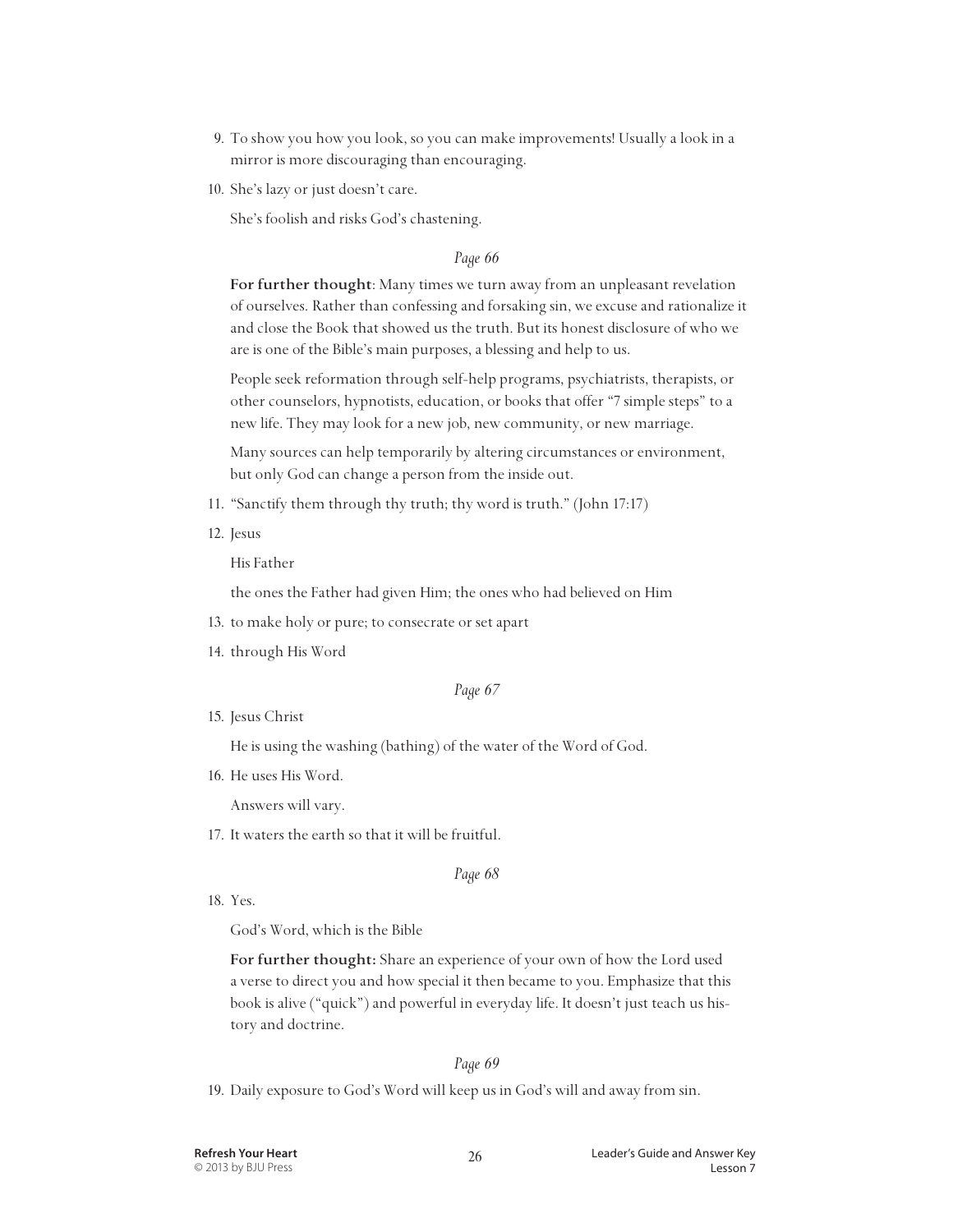in His commandments (a lamp), in His law (a light), and in His reproofs (instruction)

You keep God's law in your heart.

20. 1 Peter 5:8—The devil

Romans 7:21–23—The flesh

1 John 2:15–16—The world

21. "Thou through thy commandments hast made me wiser than mine enemies: for they are ever with me." God's Word is our weapon.

#### *Page 70*

- 22. Men love darkness because their sin is not exposed.
- 23. Answers will vary.

 Probably there was sin in your life that you felt guilty about, but you did not want it exposed to the light of the Word.

#### *Page 71*

- 24. We are supposed to desire (intensely long for; crave) the pure word of God, just like a baby is instinctively greedy for food and will not be satisfied until that need is met.
- 25. The Word will save your soul.

#### *Page 71*

26. the things which God hath prepared for them that love Him

the things that Jesus taught His disciples when He was on the earth

#### *Page 72*

all truth; things to come; things of Christ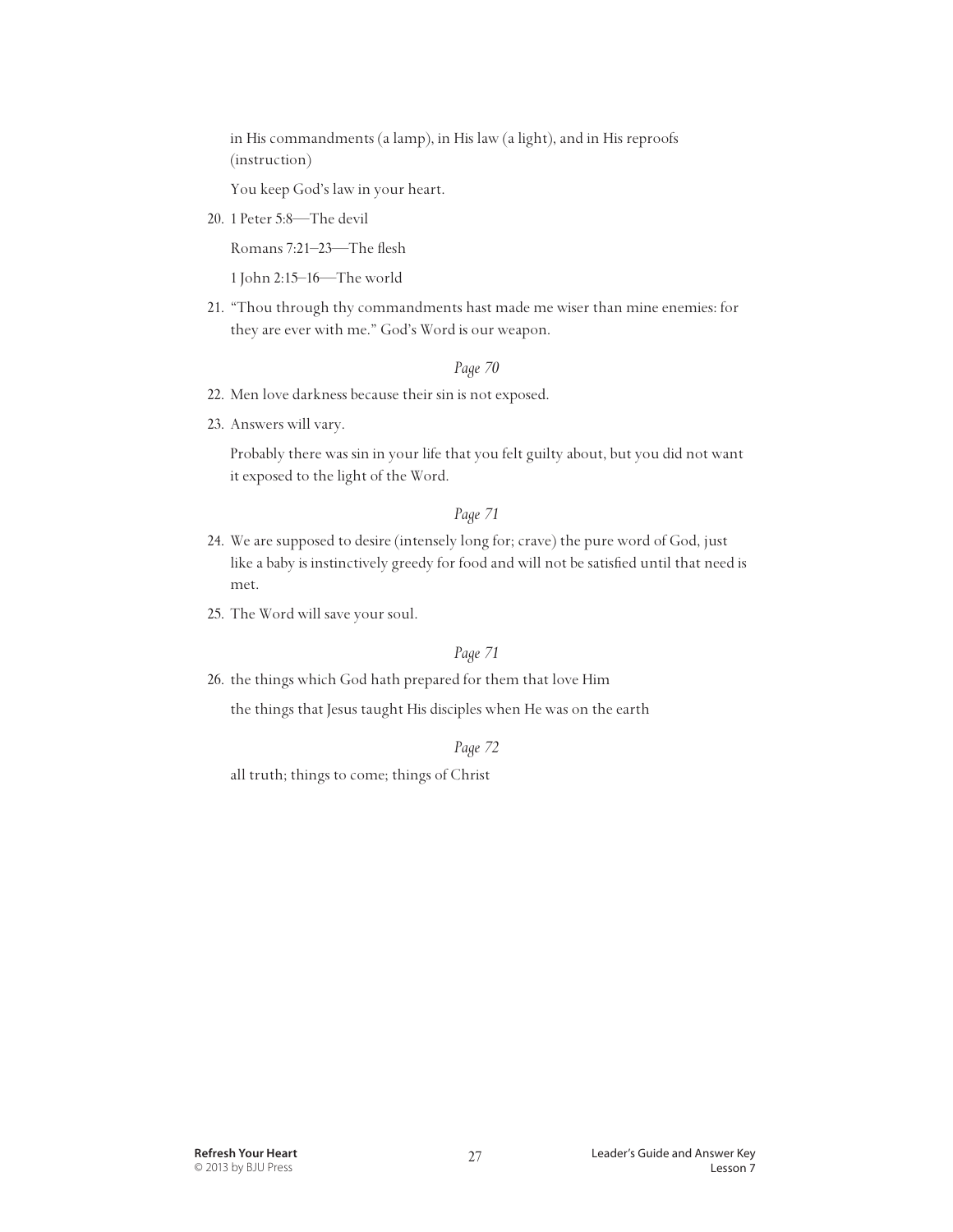Lesson Eight

## A Speaking Heart

#### *Page 74*

- 1. under his tongue
- 2. The words of the righteous come from a "well of life" within. They are like waters that flow as a brook from a fountainhead (source) within. They are like fresh water from a spring or fountain.
- 3. death and life

#### *Page 75*

4. the small bit in a horse's mouth, by which the rider turns the horse's whole body

the rudder of a large ship by which the pilot controls its direction

a small fire—like the flame of a match—that burns down an entire forest

5. Your state of mind affects your health.

 **For further thought:** Stress, depression, bitterness, anger, fear can cause the body to respond with sickness (headaches, digestive disorders, sleeplessness, etc.). Painful emotions come from negative words—your own or those of others.

 Sweet, pleasant, calming words bring peace to the mind, which encourages a relaxed, healthy physical body. An angry quarrel just before bedtime disturbs sleep, and a fight at dinner either spoils the appetite or tempts us to gorge on cheesecake.

6. They will have life and health.

#### *Page 76*

- 7. Wisdom for decisions, encouragement to keep doing right, comfort in sorrow, gentleness in pain, the gospel to save their souls. Good words bless, heal, strengthen, lift, assure, empower, invigorate, refresh, energize, and sustain others. Think about how long a sincere compliment lingers in your mind (and how long a careless rebuke stings).
- 8. Answers will vary. Ask for brief personal experiences.
- 9. "Soft" (tenderhearted) words turn away (ward off, avert, deflect) hot displeasure, anger, fury, poison, rage, wrath.

 "Grievous" (hard hearted, spiteful, harsh, bitter) words stir up, (like a fire), increase and inflame anger, antagonism, resentment.

10. Psalm 52:2—a sharp razor or knife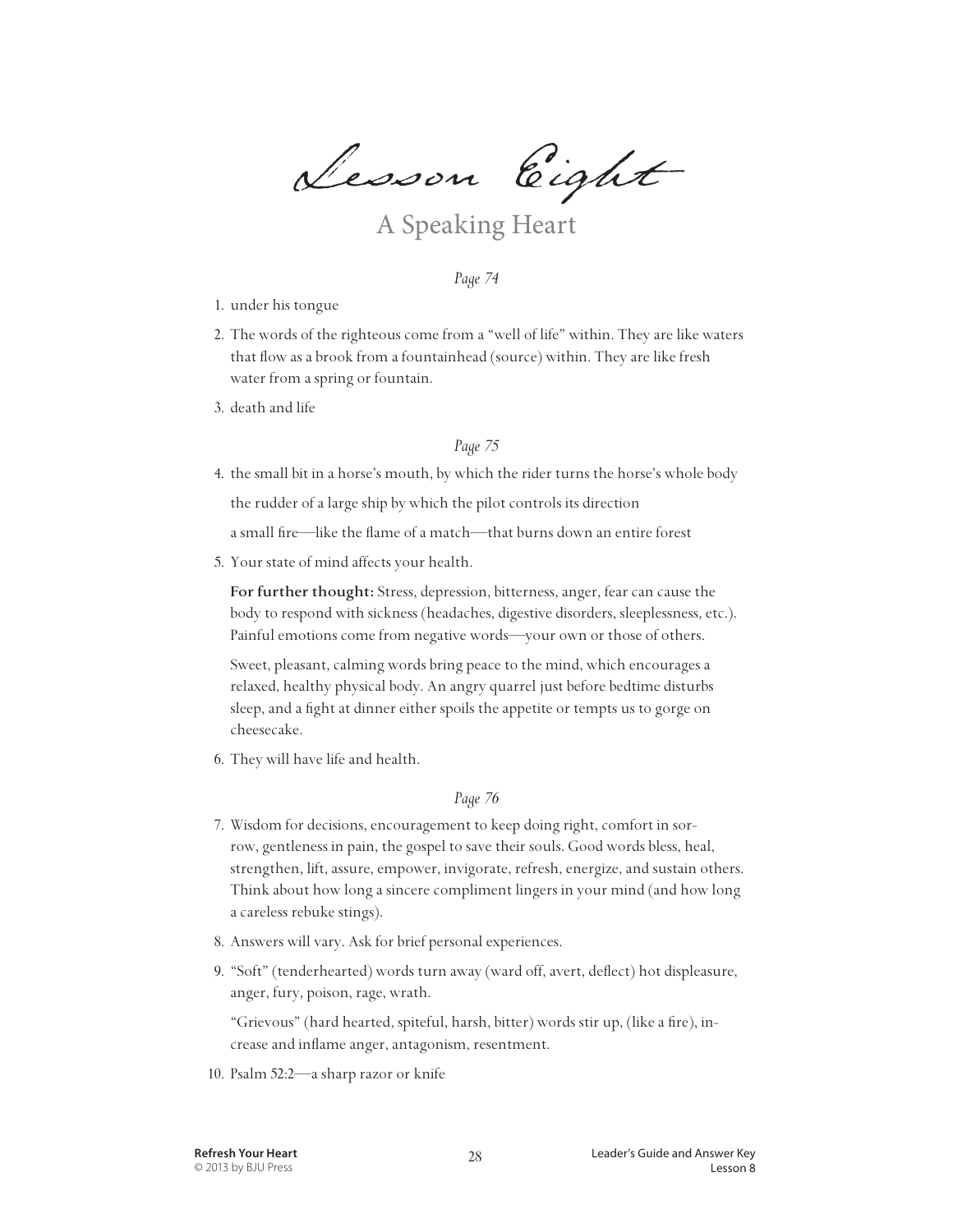Psalm 57:4—spear (javelin), arrow, sword

Psalm 64:3—sword, arrows

- 11. The intent of the one using the tool makes the difference. A scalpel in the hand of a skillful surgeon is an instrument of healing; the same tool in the hand of a murderous man is deadly. The tongue's sharpness can heal or harm, depending on the intent of the speaker.
- 12. Tongues cut apart friendships and destroy reputations, marriages, and churches. A false witness can cause an innocent person to suffer—even to be put to death.

 **For further thought:** One tongue can destroy a community. "By the blessing of the upright the city is exalted: but it is overthrown by the mouth of the wicked." (Prov. 11:11)

- 13. This is a person who has an opinion on every subject and feels compelled to express it. He does not restrain his mouth but says everything he thinks.
- 14. Psalm 39:1—Evil words overheard by the wicked can harden them to truth or give them cause to blaspheme or mock truth.

 Matthew 12:36–37—We will give account to God in the day of judgment for every "idle" (vain, useless, thoughtless) word. The less we speak, the fewer of these we will utter.

#### *Page 78*

 Proverbs 10:19—The more we speak, the more we risk sinning with our mouths. God will judge sin. The more words, the more risk of God's judgment.

Ecclesiastes 5:3—She risks becoming known as a fool (a stupid, silly person).

- 15. "Whoso keepeth [keeps watch over; guards] his mouth and his tongue keepeth his soul from troubles." You'll stay out of trouble!
- 16. whatever is actual, factual, real, genuine

#### *Page 79*

It is untruth, falsehood, deceit.

 **For further thought:** Lead the ladies to understand that lying is any deliberate intent to deceive, whether it's with words (spoken or omitted) or with actions.

17. Psalm 58:3—the wicked

Colossians 3:8–10—the old man

- 18. Ephesians 4:25 says: Put away [throw away] lying. Instead, we should speak truth because we are members one of another.
- 19. Believers are united like the different parts of one human body. We need each other to be complete.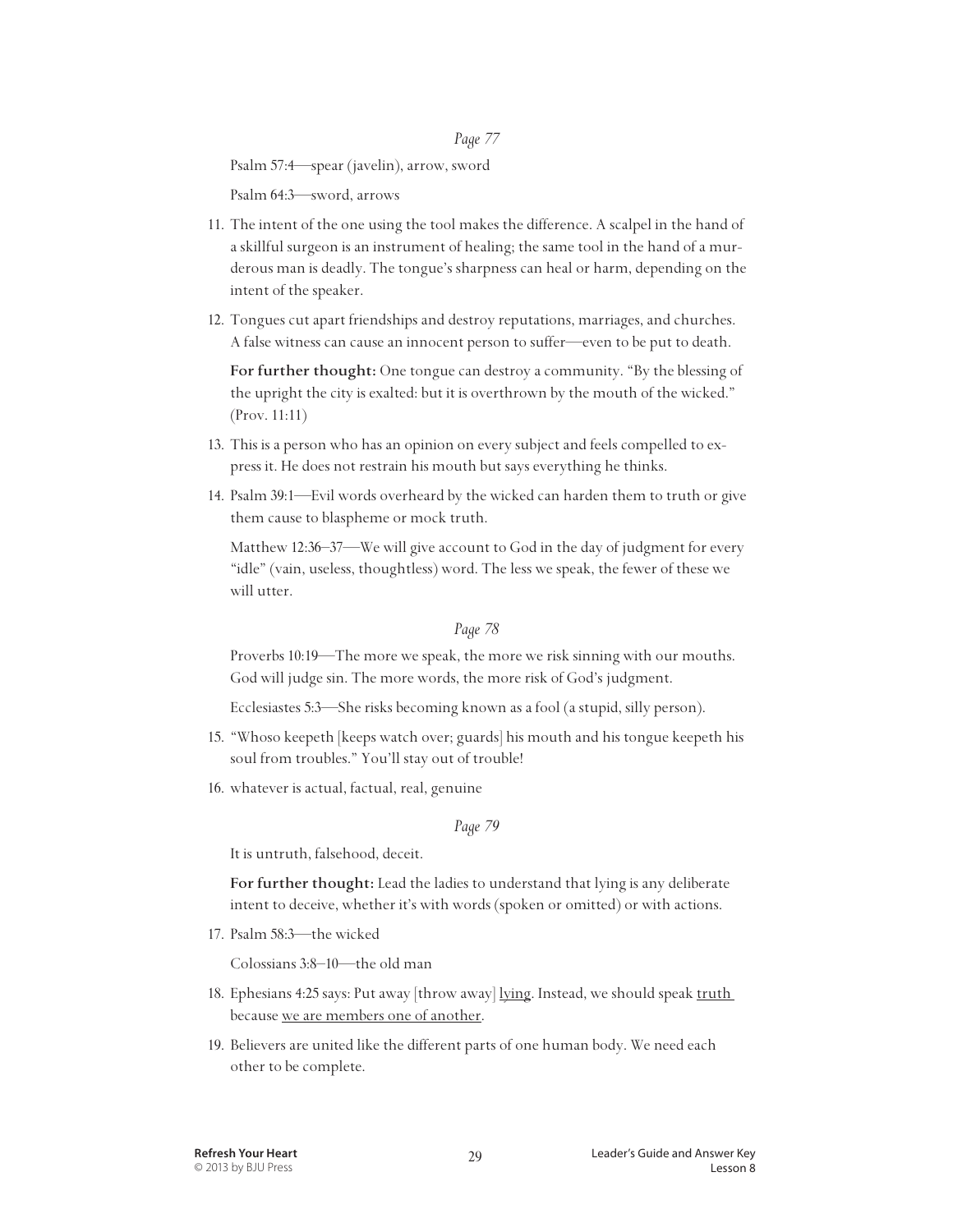20. He has always been a murderer. There is no truth in him. He is the source of lies. He is a liar and the father of lying.

No deceitful words ever came from His mouth.

When you lie, then, you imitate the devil, rather than Jesus Christ.

- 21. "These six things doth the LORD hate : yea, seven are an abomination unto him: A proud look, a lying tongue, and hands that shed innocent blood, An heart that deviseth wicked imaginations, feet that be swift in running to mischief, A false witness that speaketh lies, and he that soweth discord among brethren." (Proverbs 6: 16–19)
- 22. She will not be unpunished.

She will not escape.

She will perish.

#### *Page 81*

23. hostile, harsh, hurtful, toxic, cutting, abrasive, rotten, caustic, unkind, antagonistic, vicious, belligerent, angry, aggressive, offensive, insulting, nasty, hateful, abrasive, vulgar, coarse, disagreeable, mean, critical, derogatory, disparaging, disdainful, belittling, scornful, fault-finding, worthless, bad

 **For further thought:** So this command could be paraphrased as the following: Say nothing hurtful. Say nothing intended to wound. Never stab with words. Do no injury with your mouth. Never say anything that is harsh or abrasive, rotten and vicious, coarse, mean, derogatory, profane . . . etc.

24. bitterness—resentment that lingers, poisonous speech

wrath—rage, instant and explosive fury

anger—a deeper, internal antagonism

clamor—a noisy outcry of insults that comes from anger or hostility

evil speaking—slander, language that injures

malice—evil words in general

#### *Page 82*

- 25. Words that edify should come out of your mouth.
- 26. Speak calmly with a smile and at the right moment, when you are not angry or upset. Blend compliments with gentle correction. Acknowledge your own failures, weaknesses, and sins. Use Jesus Christ and the Bible as the standard, not yourself and your own opinions. Use a loving physical touch if it's appropriate. People know that it's a risk to speak a painful truth, and they may recognize genuine love and friendship in your courage (eventually).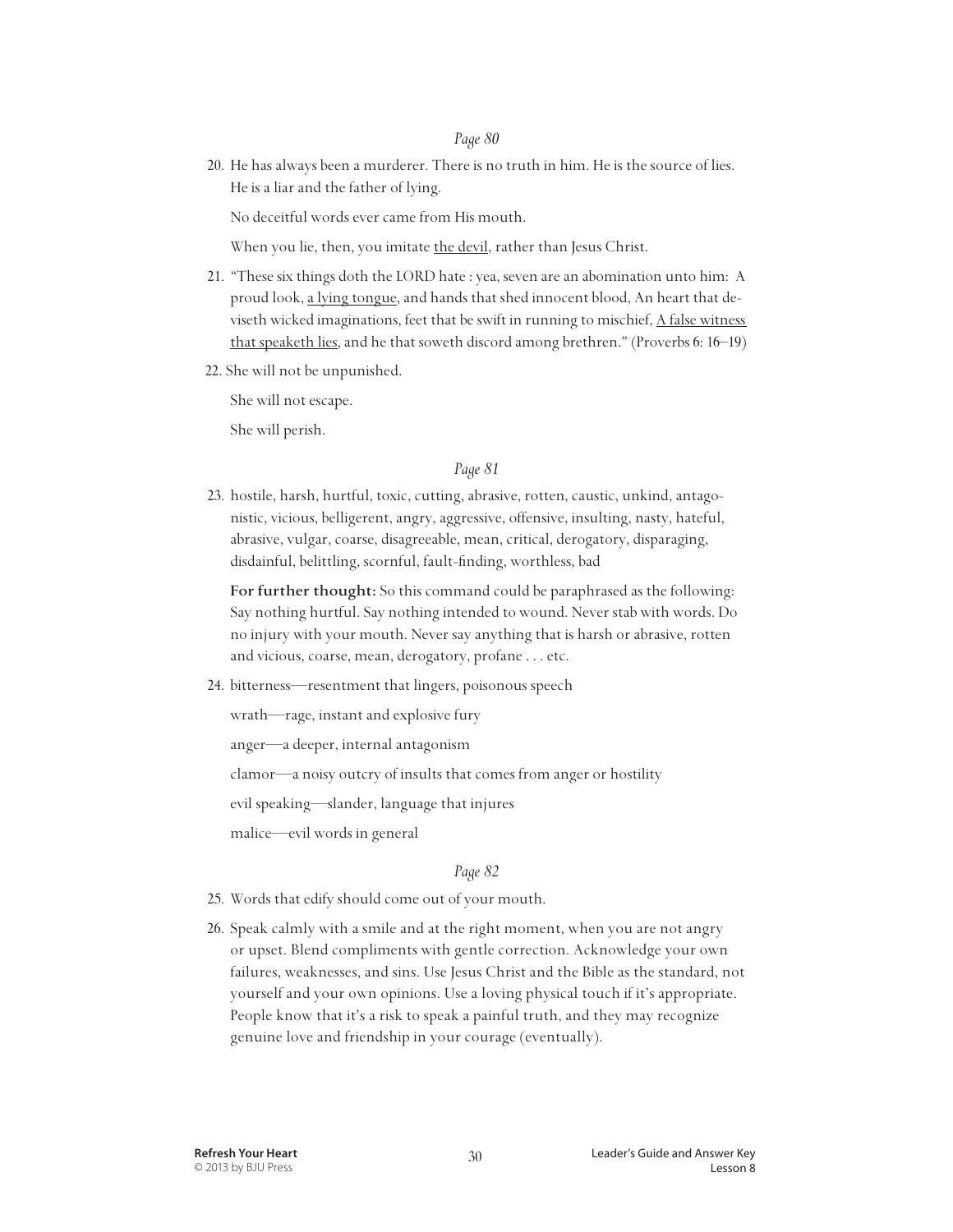Lesson Nine

### A Contented Heart

#### *Page 85*

- 1. He did not even have what most of us consider necessary—a place of His own to sleep and live.
- 2. Certain women provided them from their own resources. These were women who "had been healed of evil spirits and infirmities." They were showing their gratitude by meeting obvious physical needs. Among them were Mary Magdalene, Joanna (the wife of Herod's steward), Susanna, and many others.

 **For further thought:** It was a Jewish custom for disciples to support rabbis in this way, but rabbis did not usually have women disciples. The Lord was raising the status of women by accepting their loyal service.

3. so we could be rich

 **For further thought:** He was the Creator and Lord of all: gold, silver, diamonds, pearls, all lands, all treasures. BUT "(He) made himself of no reputation, and took upon him the form of a servant, and was made in the likeness of men" (Philippians 2:6–7). He set the example of servanthood and poverty. He had no farms or plantations, no palaces, no bank account, and no property to will to friends or family. His only possessions were the clothes He wore, which were taken by the soldiers that crucified Him. We don't all have to live in poverty, but His example should cause us to control our desires to accumulate wealth. We should be willing to be poor, if that is God's will, and should aim to live in moderate circumstances even when we could be wealthy. "Remove far from me vanity and lies: give me neither poverty nor riches; feed me with food convenient [appropriate, my portion] for me." (Prov. 30:8)

4. He desires for us the riches of the love of God, of His blessings, of the hope of heaven, of spiritual treasures now and in eternity.

No

5. rich in faith

heirs of the kingdom

6. No. Many wicked are wealthy, and many godly people are poor. Neither poverty nor riches is a sign of spirituality (or lack of it). The "prosperity gospel" is based on false doctrine.

#### *Page 86*

7. The perfect Son of God was poor.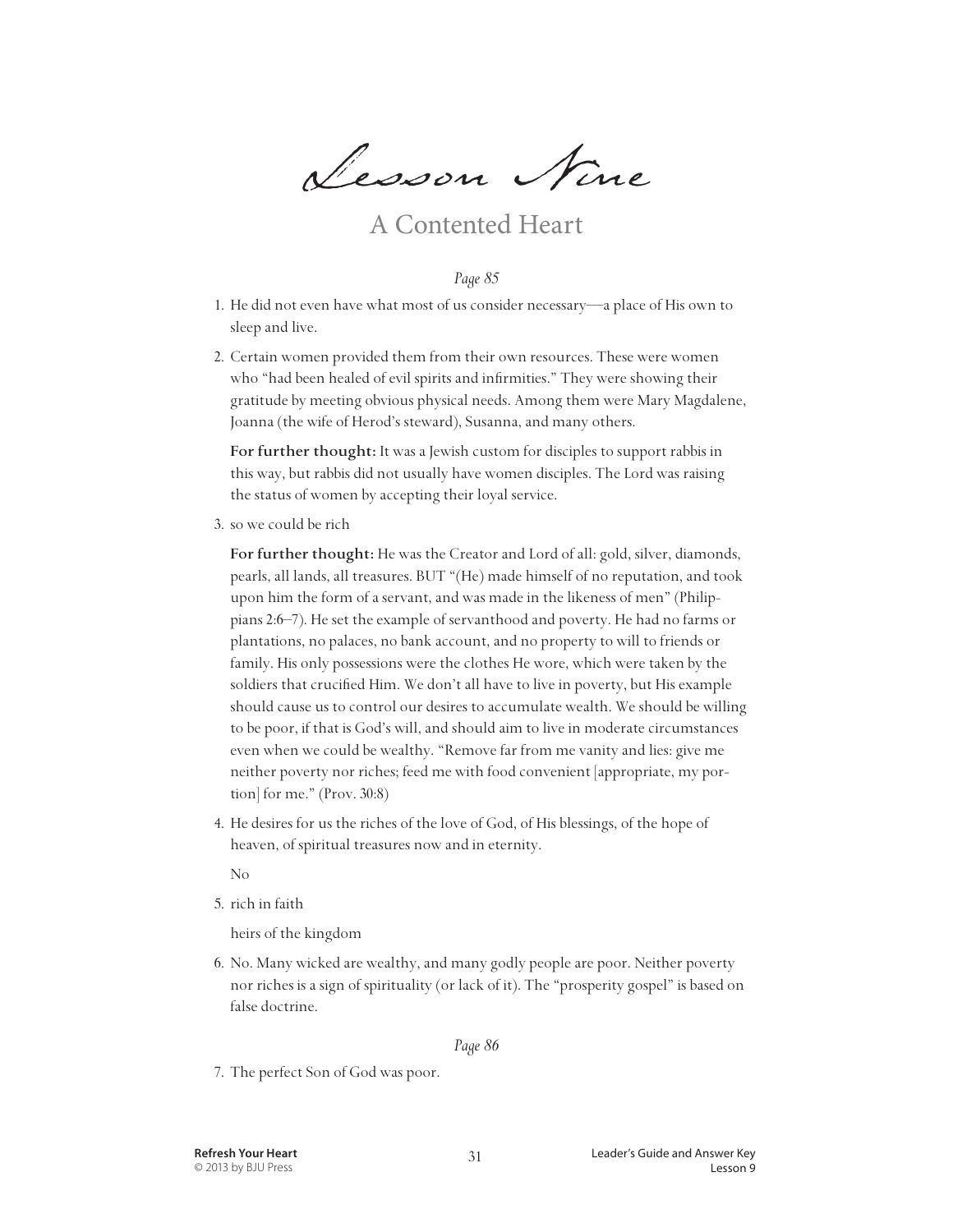- 8. Being godly combined with being content is real wealth. We had nothing at birth, and we will take nothing with us at death. So if we have food and covering for our bodies, let's be content with that.
- 9. God-likeness, a God-pleasing character

a calm and satisfied feeling; freedom from complaining about the way things are

 Godliness and contentment are close associates. Added together, they equal great wealth. A godly, content woman is the richest lady in town! A godly woman is content because she trusts her Father to meet her needs. She is satisfied with what He sends or doesn't send. She is not greedy or covetous. She doesn't seek contentment in what she owns—little or much—but in the One who provides it all.

 If you have godliness, you already have great gain, for godliness itself is true riches. It will bring you more happiness and peace of mind than any tangible possession ever could. God-likeness, not stuff, should be what you seek because it is the only source of genuine satisfaction.

10. Paul was content when abased (brought low, humbled), when abounding (overflowing), when full, when hungry, when in need—always!

#### *Page 88*

It came through Christ's strength.

11. nothing at all

food and covering

food and clothing

12. wants, luxuries, indulgences

extra gifts of God

#### *Page 89*

- 13. stealing, gambling, embezzling, cheating, etc.
- 14. earthly and heavenly

heavenly

 Earthly treasures can be stolen, can deteriorate, and can rust. Heavenly treasures are safe and lasting.

15. money, belongings, stuff

#### *Page 90*

what else you can acquire; how much money you can earn

money, piles of cash, retirement plans

16. God and mammon (wealth, or material gain)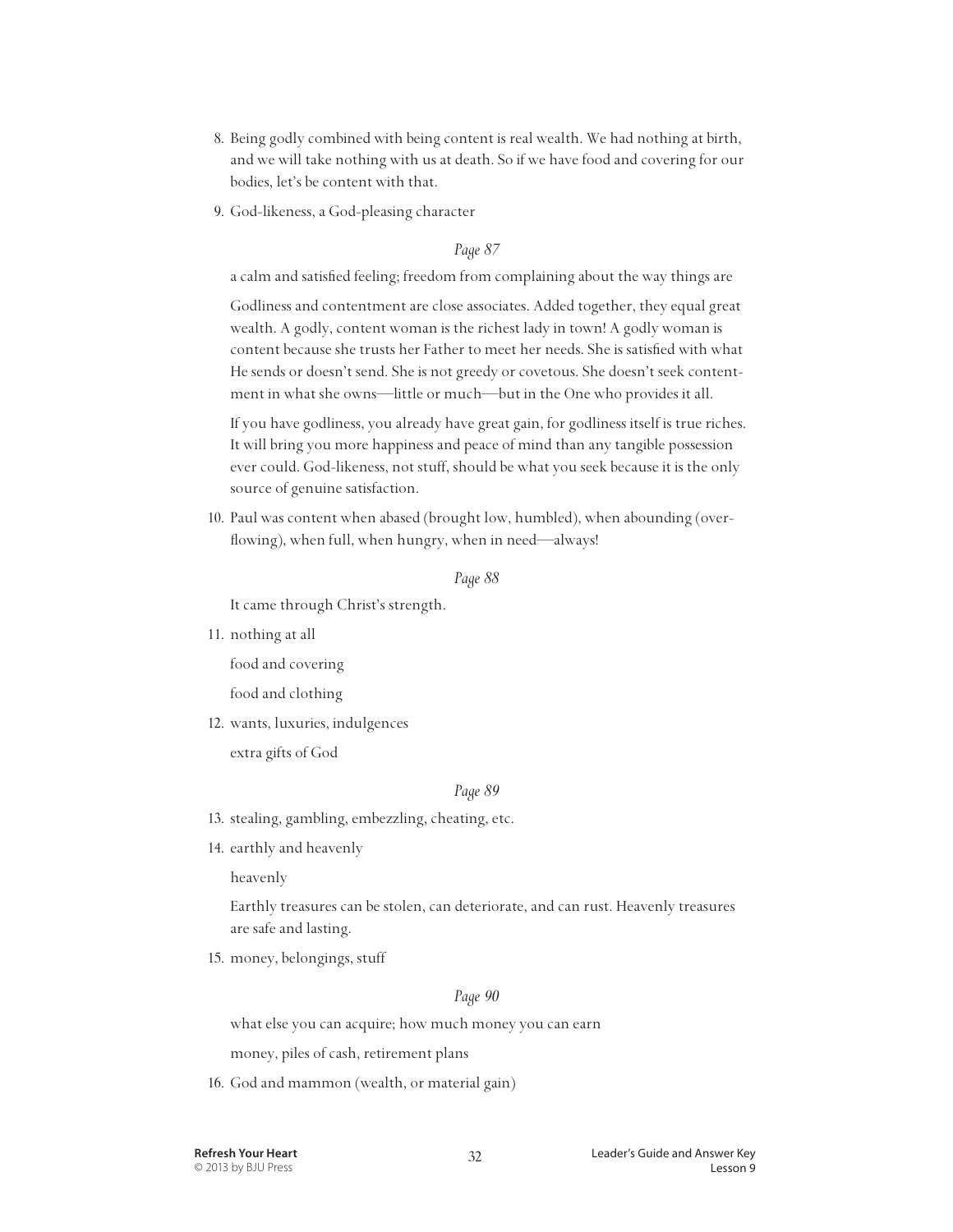By seeing which one you give your time, energy, thoughts to please.

#### *Page 91*

17. the unsaved world; the Gentiles

 seeking His kingdom and His righteousness first, trusting God to meet material needs

18. "Dearly beloved, I beseech you as strangers and pilgrims, abstain from fleshly lusts, which war against the soul." (1 Peter 2:11)

 "These all died in faith, not having received the promises, but having seen them afar off, and were persuaded of them, and embraced them, and confessed that they were strangers and pilgrims on the earth." (Hebrews 11:13)

#### *Page 92*

- 19. Our citizenship is in heaven; we are "resident aliens" in this world, but we are actually already citizens of heaven.
- 20. A pilgrim travels.

He is on his way somewhere. He is a journeyer.

21. Experienced travelers (pilgrims) carry only necessities; they avoid overloading luggage with nonessentials. A serious hiker, who must haul all his belongings on his back, weighs shoelaces, cuts the margins off maps, sucks the air from sealed bags, etc. He is devoted to lessening his load.

She will reduce her belongings to a minimum.

#### *Page 93*

22. Parable: A rich man had an abundance of fruit and his barns were full and he had nowhere to store his fruit. So he tore down his barns and built bigger barns to hold all of his fruit, so that he could relax for many years to come. However, the Lord took his life that night.

 Moral: Be careful! Watch out for covetousness. Your life is more than the total amount of all that you own.

23. You can own possessions without having them own you! You can use money as your servant without becoming its slave. That's "using this world, not abusing it." You will do this when you understand that money and stuff are temporary.

*Page 94*

24. none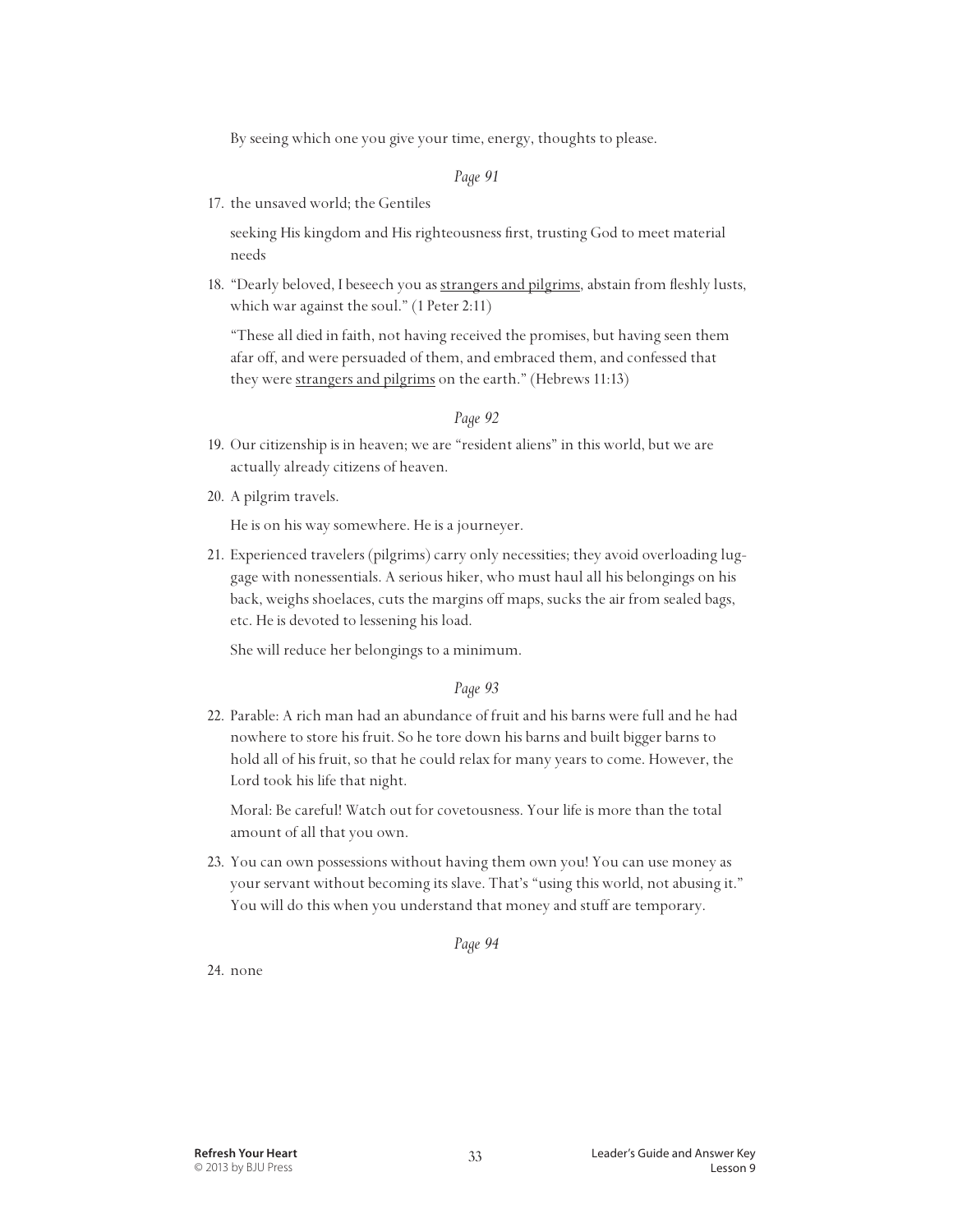Lesson Ten

A Rested Heart

*Page 96*

1. called disciples

taught in the synagogues

healed the sick

cast out demons

prayed alone before sunrise

traveled throughout Galilee

challenged the scribes and Pharisees

taught groups with parables

handled controversies and criticism

2. They wanted Jesus to touch them—a sign of His blessing.

 They rebuked the parents. They implied that children were too insignificant for a busy man like Jesus! ("Can't you see He's a busy man? He can't be bothered with children.")

Even more than asked—He held them, put His hands on them, and blessed them.

*Page 97*

 He was kind, gentle, patient, and unhurried. He had time for individuals, even the little ones who seemed insignificant. Every person matters, and He made that clear by His relaxed acceptance of them.

3. He was tired, hungry, and thirsty.

He opened a conversation about her soul and taught her truth.

He was patient, unselfish, and more concerned about her needs than His own.

4. Jairus, a ruler of the synagogue, was a very important man in this town.

A mass of people swarmed about Him, all asking for help.

 One sick, desperate woman touched His garment. He stopped, found her, spoke to her, and healed her. He noticed one individual in a mob of noisy, demanding people, while He was being hurried along to an important man's home. He would not be rushed when He saw her need.

 He is concerned with each person, no matter what his social status. He was not panicked but set a deliberate pace in His work.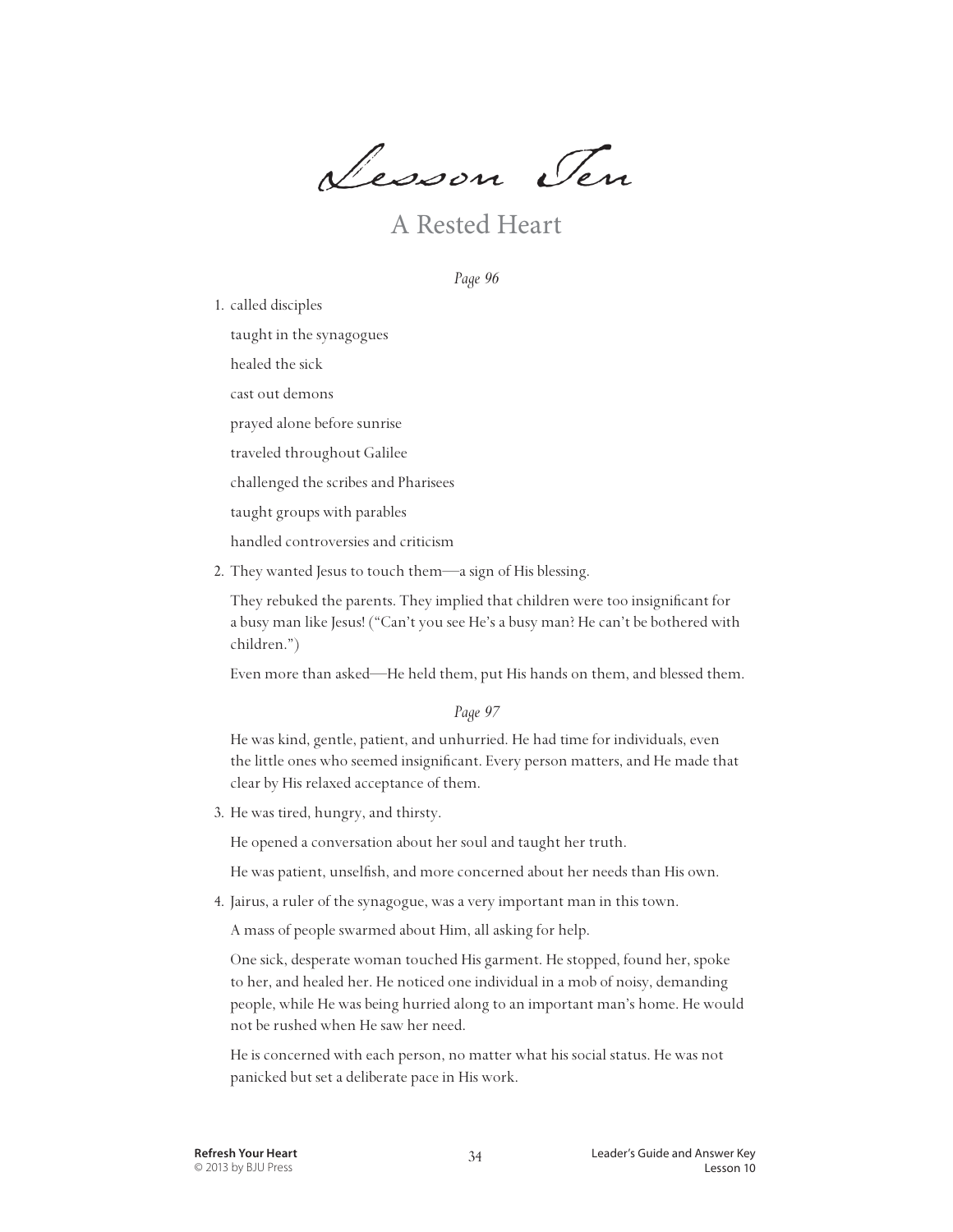5. Mary, Martha, and Lazarus

He was eating in the home of His friends.

- 6. He was eating on the seashore with His disciples.
- 7. Jesus took time for extended times of prayer and secret fellowship with His Father.

#### *Page 99*

8. Ask for suggestions. Some answers might be:

"I'll pray about it for a few days and let you know."

"I'm sorry, but I am confident that is not God's will for me."

- "Yes, I think that the Lord might want me to do that."
- 9. We talk too much about the trivial, just because the phone is handy. The minutes we've paid for scream to be used! We are never away from the phone, so we have less quiet time.

 Television is addictive. It draws us in and keeps us glued for thirty minutes, one hour, or two hours of mostly wasted time.

#### *Page 100*

 We spend hours stuck in traffic, going places we would not go if it weren't so easy to hop into a comfortable car.

 We waste hours on the internet, checking e-mail, visiting chat rooms, and playing games.

- 10. Ask for suggestions. Church services and activities? Teaching a class? Hospitality to Christian friends and unsaved neighbors? Visiting the sick or elderly? Reading helpful books? Memorizing and meditating on scripture?
- 11. It makes us look and feel "in demand." Some are proud of how often their phone rings or how many club activities or sports events they or their children take part in—as though status and worth could be measured in units of motion.
- 12. He was writing to servants. Because these instructions are given in the context of other home/family relationships, it is likely that Paul is writing to household servants.

#### *Page 101*

13. "singleness of heart, fearing God" and "do it heartily, as to the Lord"

 Work with a heartfelt affection for those served, with mental intensity applied to menial work, and with the spirit of a servant like Jesus Christ. (Remind of the definition of heart from lesson one.)

the Lord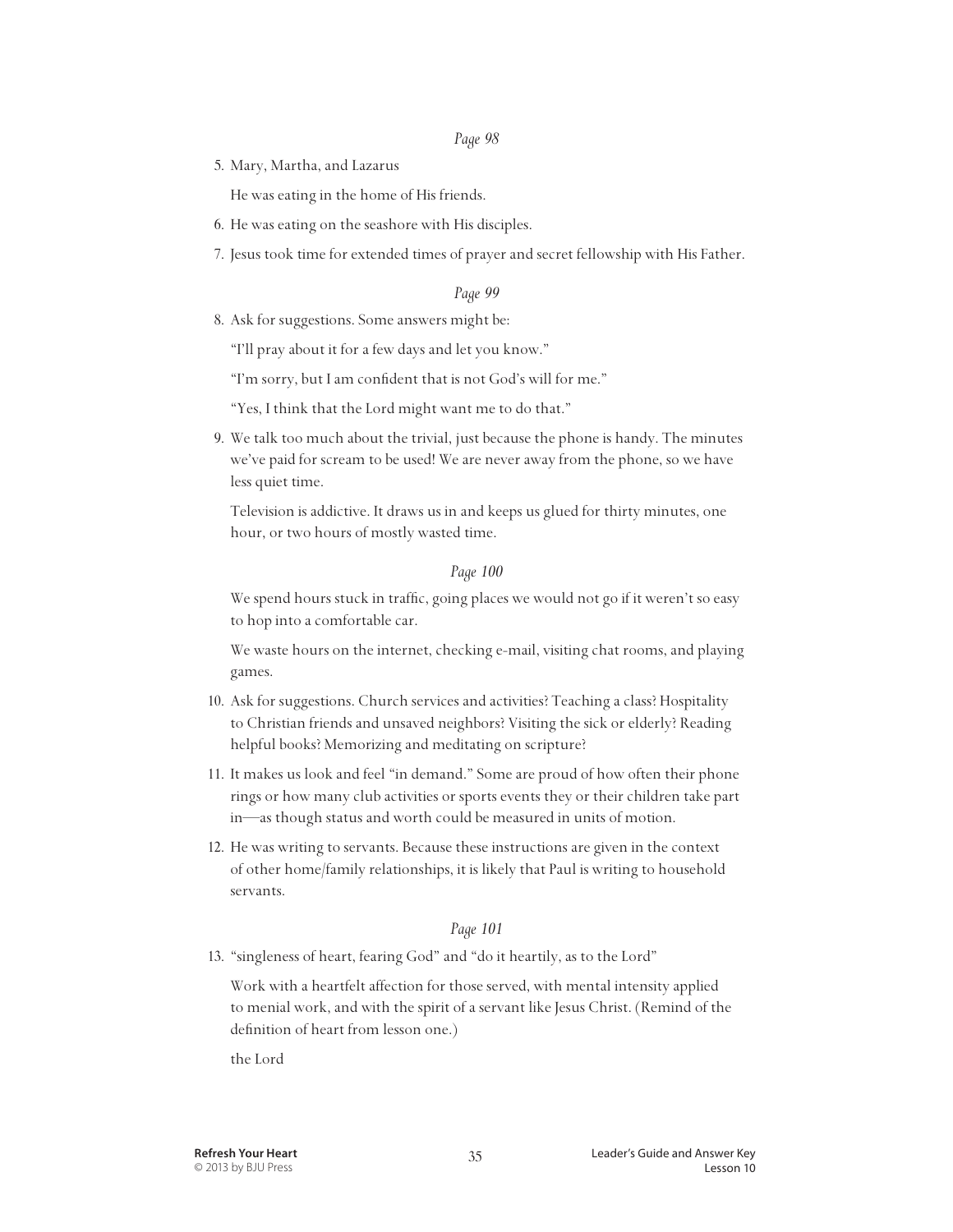- 14. You are told to give God glory in your body and in your spirit, for they both belong to God.
- 15. correct weight, fitness, clean, well-groomed
- 16. We eat less home-prepared, nutritious, well-balanced meals. We eat more fast food, convenience foods, or just grab whatever we can find!

 When we have little time, we skip exercise, because it seems to be optional. We can skip it, and nobody else suffers, or even knows. Also, when we are rushed, we're too tired to exercise.

 When there's too much to do, there's less time for sleep. We rob ourselves of needed rest in order to do all we think we have to do.

 We do only the minimum of making ourselves look attractive because we're too busy at other more demanding tasks.

17. not love, but antagonism

not joy, but grouchiness

not peace, but conflict

not longsuffering, but impatience

not gentleness, but harshness

#### *Page 103*

not goodness (good manners), but evil

not faith (faithfulness), but untrustworthiness

not meekness, but pride

not temperance (self-control), but unrestraint

- 18. preparing and serving the meal
- 19. Luke described Martha as being cumbered (distracted) about the meal. Jesus rebuked her for being careful (anxious) and troubled (disturbed) about many things.
- 20. Mary was sitting at Jesus' feet, hearing His word.

#### *Page 104*

- 21. The Sabbath—the day when "God rested."
- 22. Jesus
- 23. Lord
- 24. You are designed to rest 1/7 of your waking hours (not including sleep).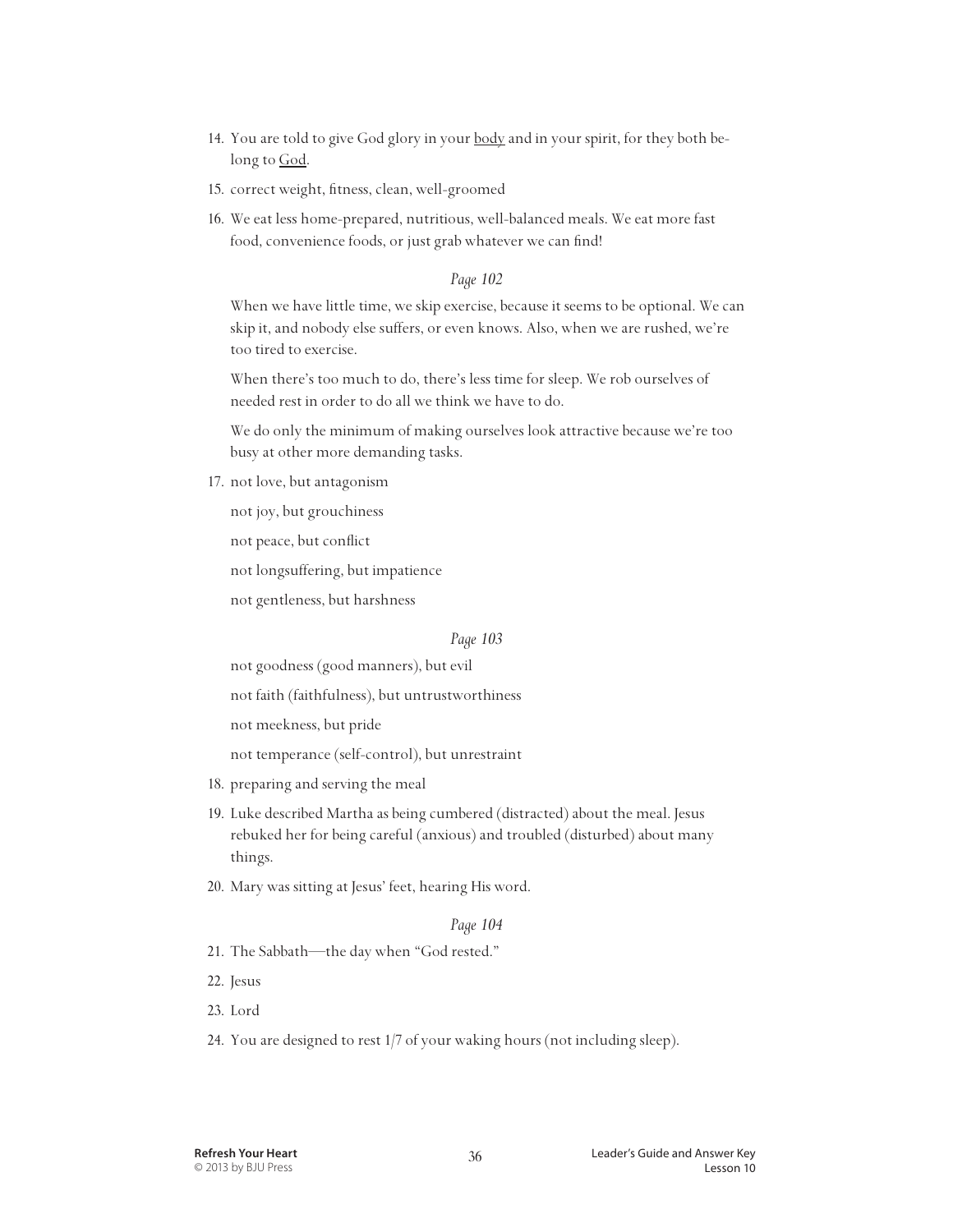25. Answers will vary.

Answers will vary.

26. Ask for suggestions. Some ideas are preparing food earlier to be served so that there is less (or no) cooking on Sundays, eating simple meals on paper plates, setting a routine of quiet naptime on Sunday afternoons, lowering housekeeping standards for the day and catching up on Mondays, having a list of "don'ts" for Sundays (no laundry, no shopping, no yard work, no strenuous recreation or ungodly television or videos—not as a list of rules but as a way of gaining freedom to rest on His day).

 **For further thought**: Encourage ladies to set aside some time each day for rest (which isn't necessarily lying on the couch eating chocolate and watching television) and for private devotions.

Here's a simple tool to offer ladies to help them simplify their schedules.

 Limit the balls you juggle. Each "ball" is a responsibility that requires time and attention on a regular basis. Count the ones you have to juggle:

Number of children=

Number of husbands  $=$ 

Number of jobs outside your home  $=$ 

Number of classes taken or taught  $=$ 

Church responsibilities (committees, offices) =

School obligations =

Community obligations =

Add extras for—

Home schooling

Grandchildren who live nearby

Extra large or ramshackle house

Big garden

Family member needing special care

Fragile health

What's your total?

 Are you juggling them all flawlessly—or are you dropping a ball here and there? You have a limit to the number of duties you can handle, determined by your health, stage of life, and level of energy. If you try to juggle too many duties, you'll drop some (or somebody). Too often the one you drop is one very important to you.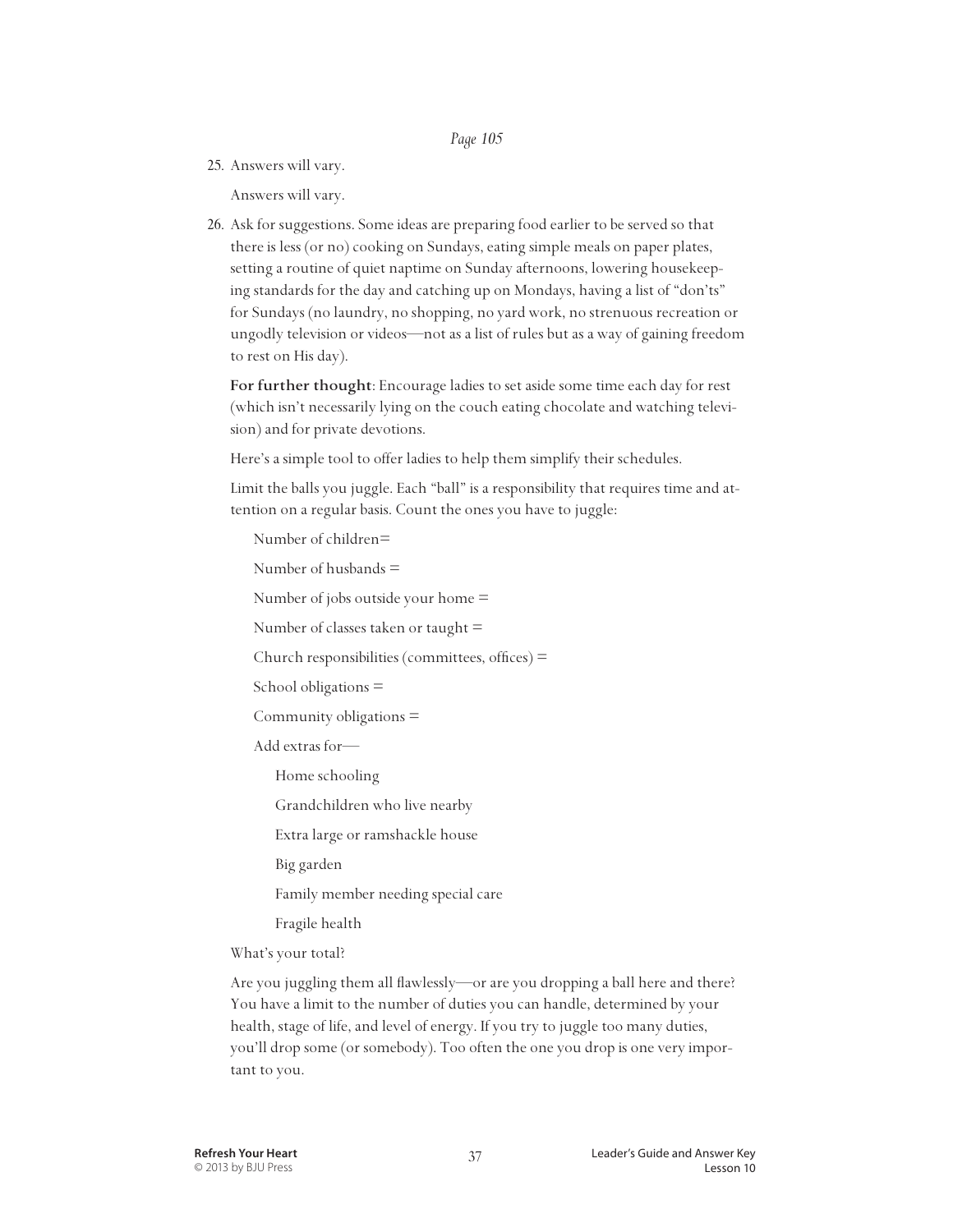Prayerfully fix a limit for yourself, and determine not to juggle more than that number. My number is 7. My energetic friend's number is about 20! Constantly re-evaluate your schedule. Are you doing too much? Too little?

This simple tool will help in many ways:

\* It will keep you working, like Christ, at a steady pace.

 \* It will keep you from overloading your schedule with busywork that distracts you from essentials.

- \* It will keep you from trying to match your schedule to others.
- \* It will remind you to stop and think before saying "yes."
- \* It will give you a way to gracefully say "no."

 \* It will prevent the empty nest syndrome. As your children "roll away" from home, you will simply pick up new tasks.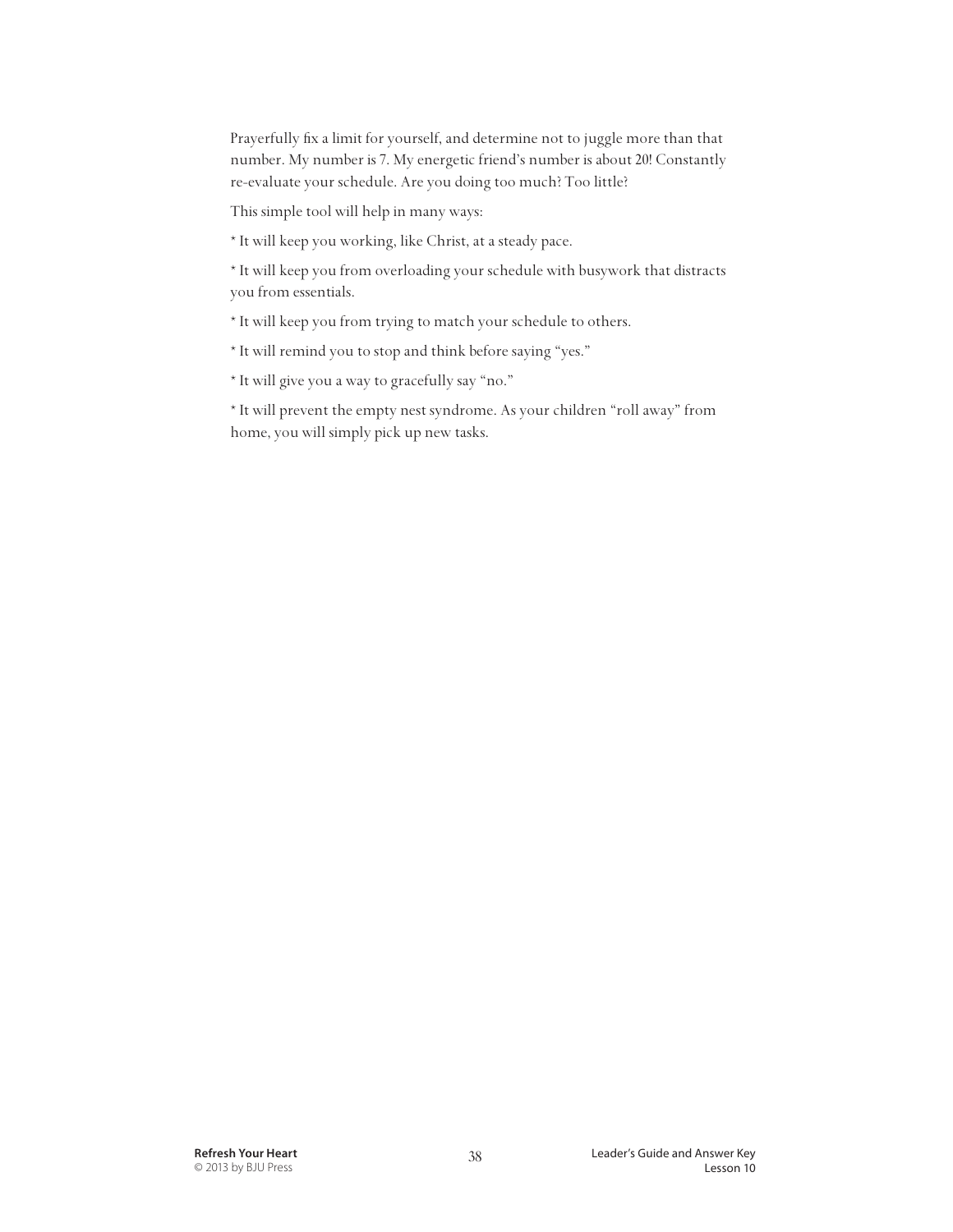Lesson Eleven

## A Weeping Heart

#### *Page 107*

1. John 11:32–36—Mary, other friends, and Jesus were weeping for Lazarus.

Acts 9:36–39—Women were weeping for Tabitha (Dorcas).

Genesis 23:2—Abraham was weeping for his wife.

John 20:11—Mary was weeping for her Savior.

Matthew 2:16–18—Mothers were weeping for their children.

Weep at the death of a loved one.

2. Psalm 42:3, 9–10—the psalmist is crying because of his enemies' oppression and because of their mocking of his faith.

1 Samuel 1:5–10—Peninnah mocked Hannah's barrenness.

Weep when enemies attack and mock, especially if God's reputation is at stake.

*Page 108*

3. Matthew 26:69–75—Peter's remorse after denying Christ

Ezra 9:13–10:1—Confession and repentance of Ezra and the children of Israel

Luke 7:36–38—The sinful woman who was forgiven by Jesus

Weep in sorrow and repentance for our sins.

4. Weep with those who weep.

Weep in sympathy with others who weep valid tears.

5. Luke 19:41–44—Jesus was weeping over the coming destruction of Jerusalem and for their rejection.

 Acts 20:29–31—Paul was weeping over the coming deception of those he had warned.

 They knew that the listeners had not heeded the warnings. Their hearts were broken by the transgressions of others.

Weep when we are spiritually burdened for unresponsive people.

6. "He that goeth forth and weepeth, bearing precious seed, shall doubtless come again with rejoicing, bringing his sheaves with him."

Weep when we are sowing good seed of any kind—especially gospel seed in hearts.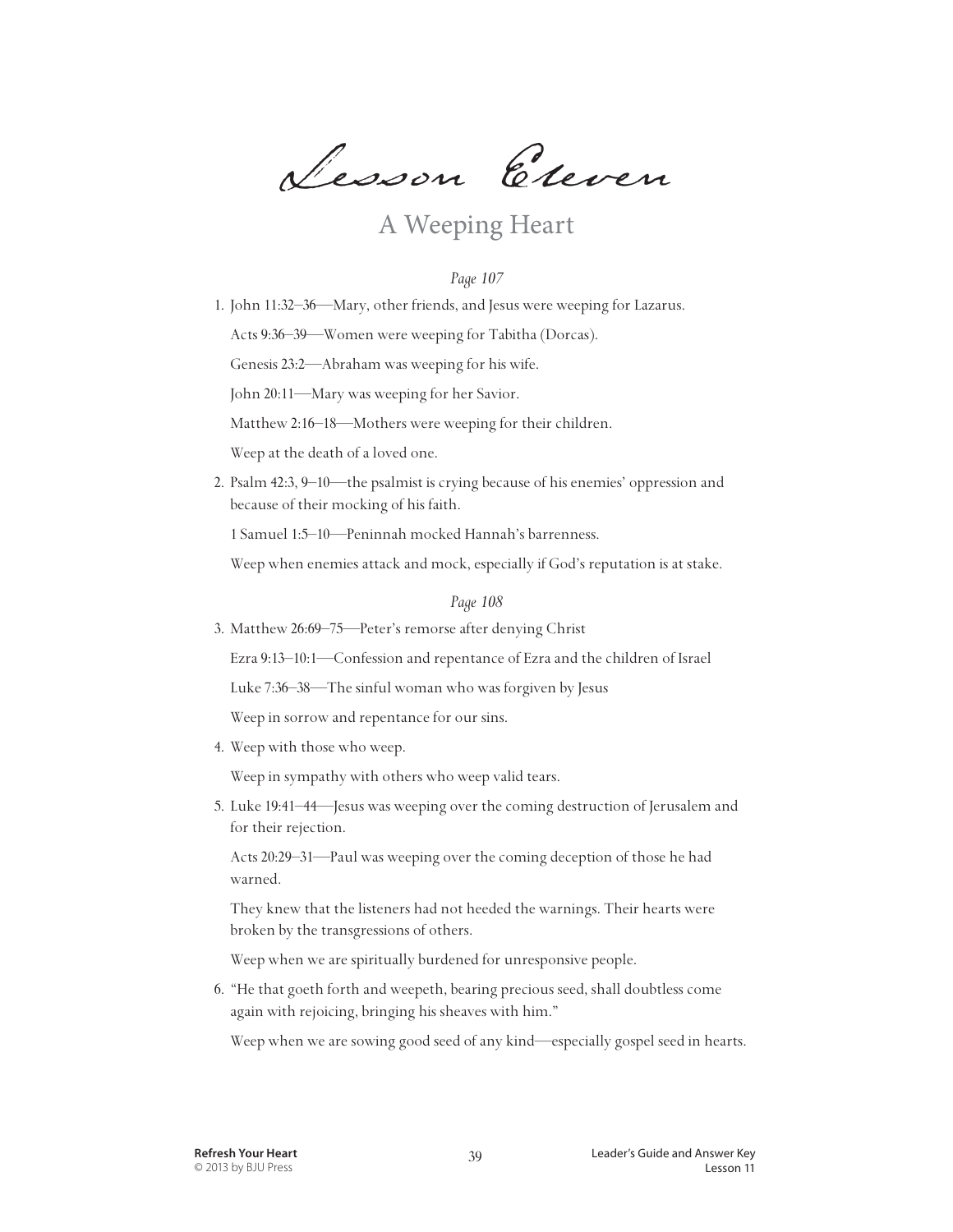- 7. Women use tears to get their way because men find it difficult to deal with a crying woman. We use tears to avoid calm adult communication about serious issues. We use them to garner attention and sympathy. Tears are how we vent anger and express self-pity. They are used as weapons to make others feel bad about how they have treated us (rather than using loving communication to restore our broken relationship). Sometimes we cry just to make ourselves feel better, rather than seeking our help and peace from the Lord. Remember that our hearts, which are our emotional selves, are "deceitful . . . and desperately wicked" (Jeremiah 17:9). Not every impulse to cry is legitimate and pleasing to God. Tears should not control us or others; they should be God-controlled.
- 8. Esther cried for the deliverance of others, not for her own life. Tears that are selfish are sinful tears (to get your way, to be the focus of attention, etc.). Legitimate tears are usually unselfish, focused on the needs or pain of others (including God), or how we have hurt them. Grief for loss in death is one exception.

#### *Page 110*

- 9. a thorn in the flesh; a messenger of Satan
- 10. Now he says he will "glory" in his infirmities; he "take[s] pleasure" in them.

No

 He rejoiced in the power of Christ that was present in his pain and that Christ's power was revealed. He also was grateful that his trial was humbling ("lest I should be exalted above measure").

11. They were suffering physical, mental, and emotional pain, and so did Christ. They were suffering for doing right, and so did Christ. They were suffering because they represented Him.

when His glory will be revealed

12. in eternity

#### *Page 111*

13. Satan lost. God showed Satan (and any other angels and demons who were allowed to observe) that God's creatures love and trust Him even when they do not understand the pain He allows.

 Anyone on earth who knew of Job's losses and saw his enduring faith knew that Job's strength and spirit could only come from God. So God was glorified.

14. These stories can be very moving and inspiring. If there is time, share some. Emphasize the power and strength of the Lord, not of people.

#### *Page 112*

15. despise the chastening; faint during rebuke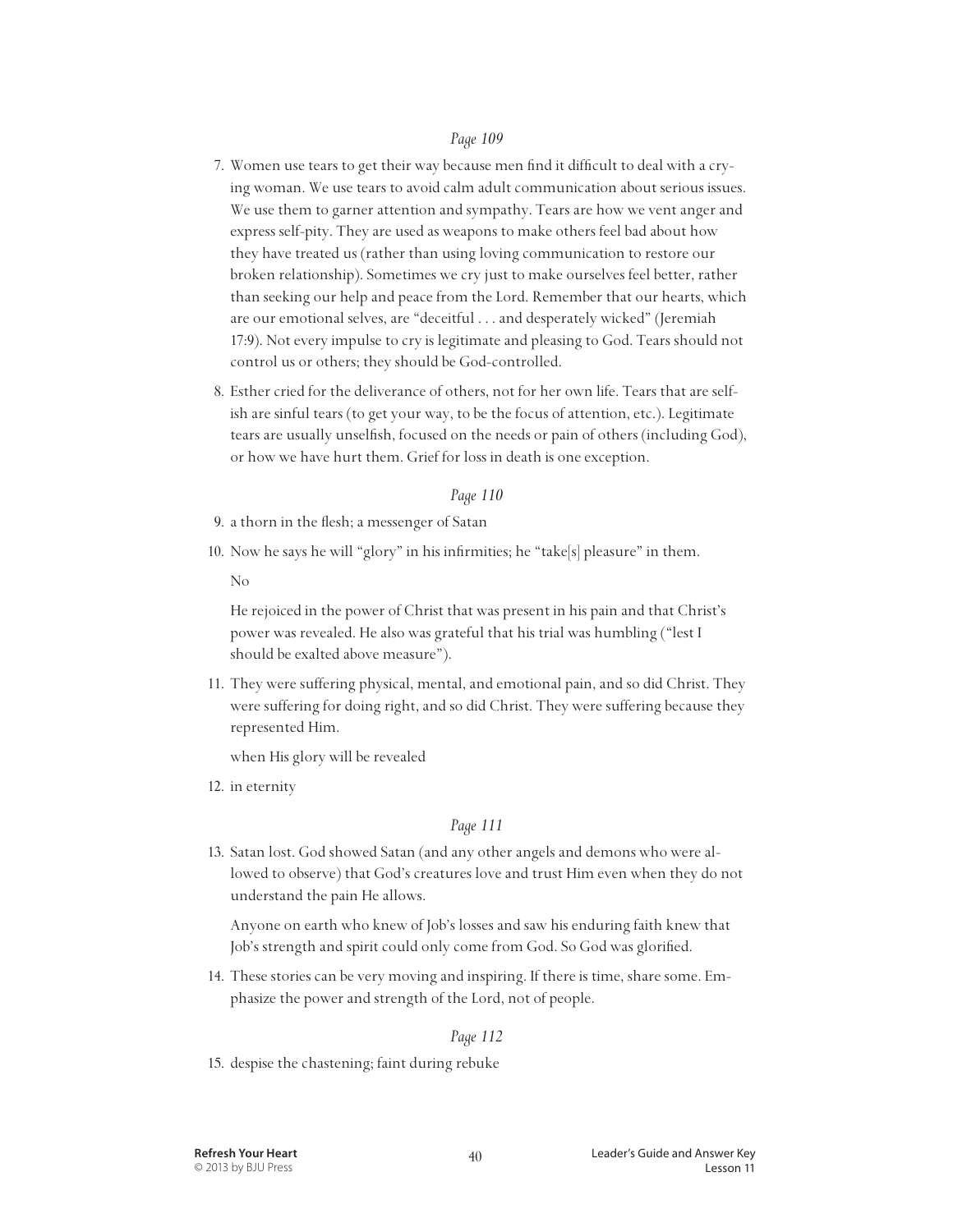Don't be angry with God for sending it. Don't be discouraged or in despair. Don't kick against God or get depressed.

16. You are genuinely His child, and He loves you.

You are not His child. A parent does not discipline a child who is not His own.

17. For you to be "partakers of [to receive] his holiness;" for the "peaceable fruit of righteousness" to be produced in you. The temporary pain of God's chastening works for your permanent profit by making you more holy and more righteous. What could be better than that?

#### *Page 113*

- 18. He remembered the Lord, and he prayed.
- 19. Christ left us an example to us of how to endure suffering.

#### *Page 114*

- 20. Bible study and meditation, prayer, church attendance, witnessing
- 21. And after you have undergone pain for a little while, the God of all grace, Who has given you a part in his eternal glory through Christ Jesus, will Himself make you perfect (thoroughly completed), steadfast and strong, grounded and settled.
- 22. Romans 5:3—"Tribulation worketh (produces) patience."

James 1:3-"... The trying of your faith worketh patience."

James 5:10–11—"Ye have heard of the patience of Job."

23. to retaliate in word or action or to threaten

He committed Himself—trusted Himself—to God the Father.

#### *Page 115*

24. Tested faith is strong since it has survived the heat of trials. It's easy to profess to believe God's Word and His promises, but when you go through pain, you'll discover that God's promises are actually true! And then your faith becomes a personal treasure of your heart, not just ideas in your head or words in your mouth.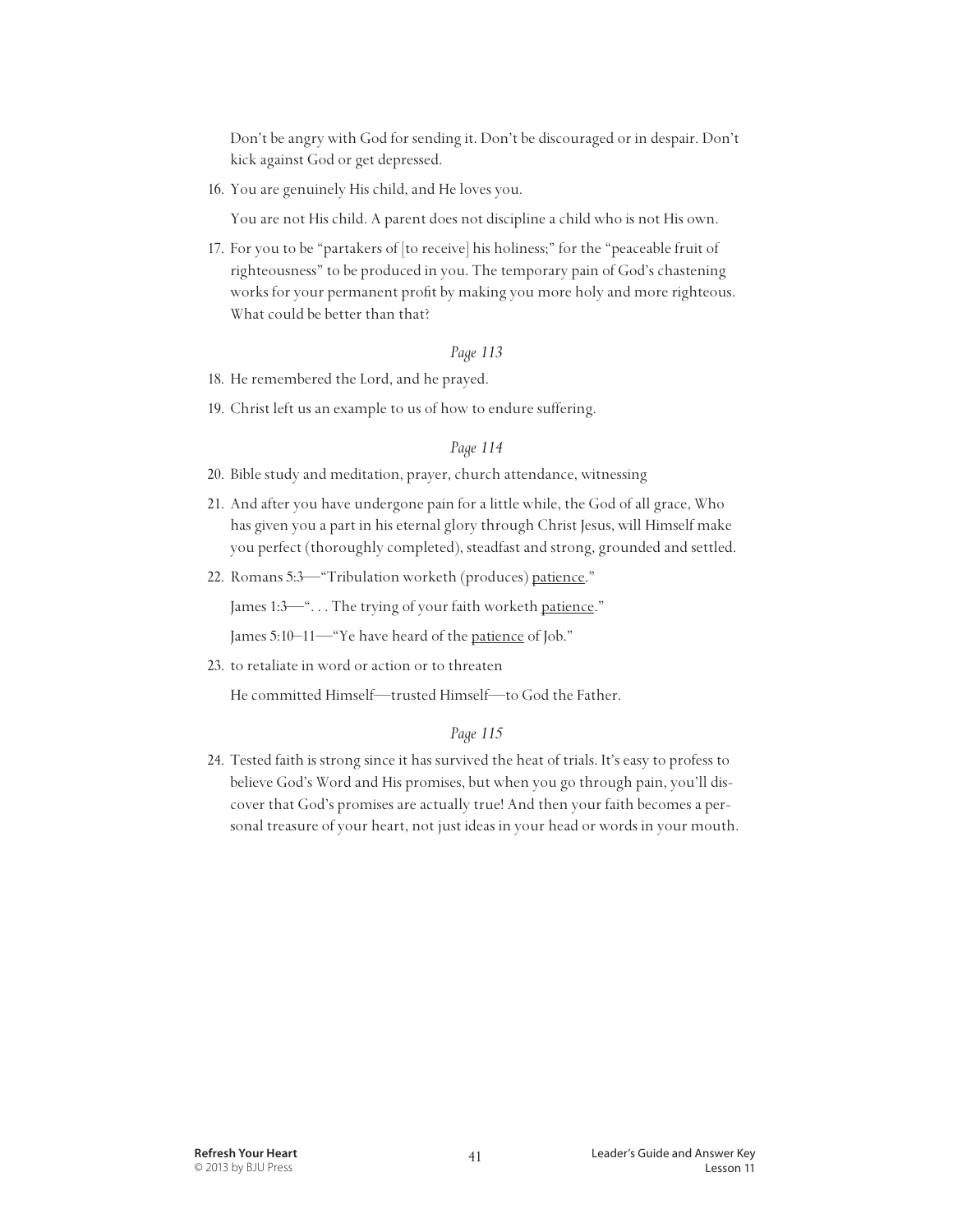Lesson Twelve

### A Submissive Heart

#### *Page 117*

1. the act of yielding or surrendering oneself to the will or authority of another; the state of being compliant; meekness; surrender; to acquiesce or be subordinate to

 Answers will vary. Ask if the ladies' own definitions were more negative than the dictionary definition.

 **For further thought:** Leadership (not follow-ship), aggressiveness, self-assertion, forcefulness, dynamism, vigor, drive, force, self-confidence, and independence are acclaimed. When directed toward godly goals, these are virtues, but when used for selfish goals, God calls them vices.

#### *Page 118*

2. We value independence, self-determination, and success. We admire the rich and powerful, the self-sufficient and the self-reliant, especially those who have become prominent by their own initiative and drive. We praise those who have "pulled themselves up by their own bootstraps" all the way to the top, rather than those who have followed well and supported them. Note the glut of books on leadership, and the scarcity of books on follow-ship!

#### Submission to God (James 4:7; Rom. 6:13)

3. Matthew 26:39, Jesus Christ—"not as I will, but as thou wilt."

 Luke 1:38, Mary, the mother of Jesus—"Behold the handmaid of the Lord; be it unto me according to thy word." The word "handmaid" is the Greek word *doule* (dou-lay), which means a female bondslave. She was offering herself as God's willing servant.

4. "Thy will be done." You are taught to pray for His will, not your own desires. This is heart submission, for your heart includes your will.

#### *Page 119*

Submission to parents (Col. 3:20)

5. Jesus Christ

 At marriage. Many believe it also ceases when an adult child is living independently, without the financial support of parents, but we are always obligated to honor and respect our parents. This is a matter of personal conviction.

#### Submission to human government (Rom. 13:1–7)

6. Jesus Christ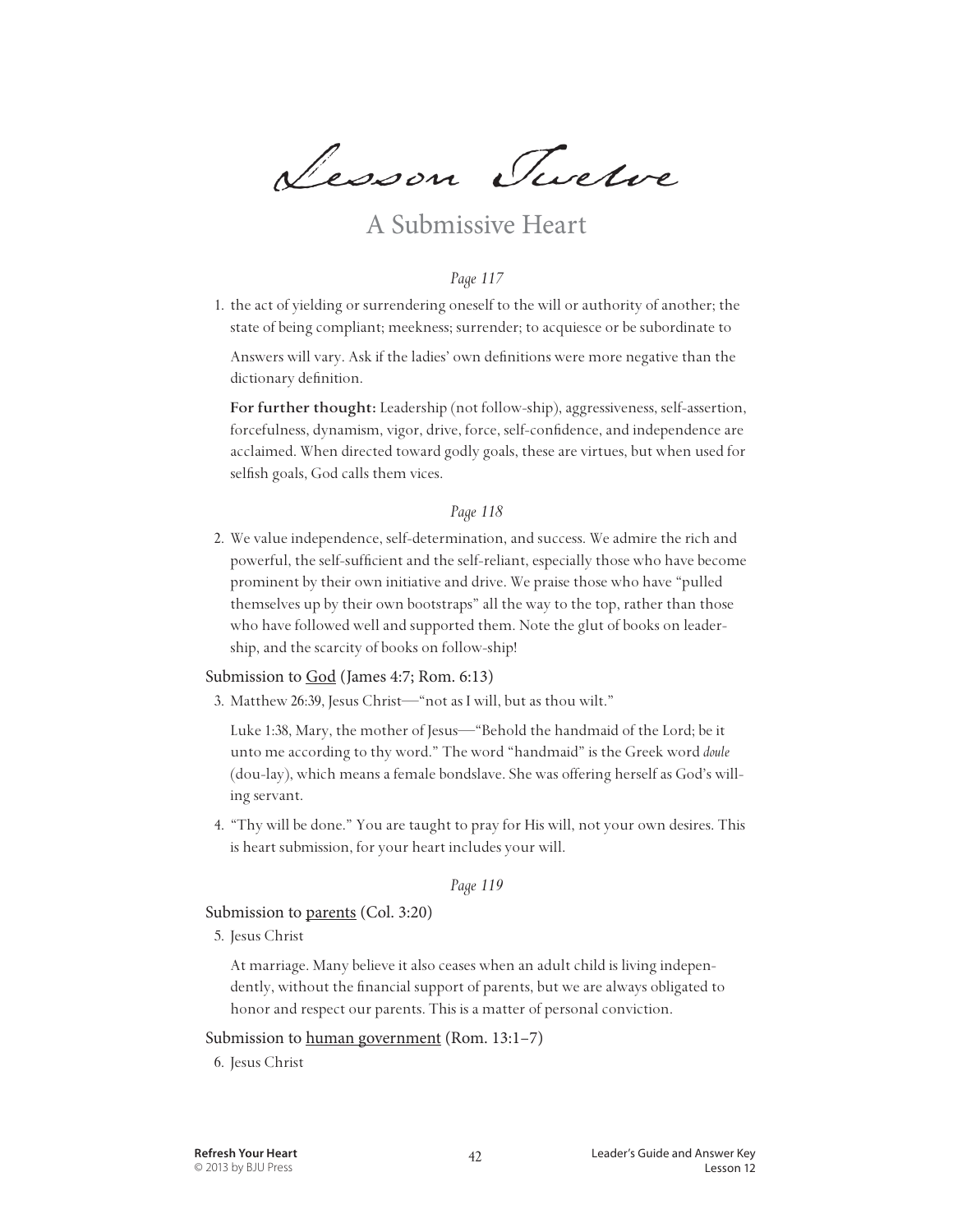7. If you resist established laws, you are resisting God's authority and you will receive damnation.

 When the government asks you to disobey God, you may disobey government. God is the higher authority.

#### Submission to masters (Col. 3:22)

8. Our attitude should be genuine heart submission, not just a hypocritical show. Our motivation is that our service to masters is actually service to God, Whom we fear.

#### *Page 120*

#### Submission to each other (Ephesians 5:21; Philippians 2:3; 1 Peter 5:5)

- 9. We should never be stubborn in insisting on our own way. We should give way to one another in love, humbling ourselves to accept the ideas, choices, or opinions of others.
- 10. No. He was submissive because, as the God-man, they were in authority over Him while He was on the earth.

 He was setting an example for us. Submission has nothing to do with ability or brains. It has everything to do with assigned position and rank.

#### Submission in marriage (Genesis 2:21–24)

11. Adam was alone with no counterpart. He needed someone to stand beside him, to be his human companion, friend, and helper. It was "not good" for him to be alone. (Note that all through Genesis 1, God pronounces the rest of His creation "very good".)

#### *Page 121*

- 12. He had no human companion. He needed help in all the tasks the Lord had set for him, especially to multiply and fill up the earth.
- 13. Every animal had a mate, but there was no human mate for Adam. She would need to be human, of course, and she would have feminine strengths to compliment his masculine strengths. She would meet his mental and social needs (conversation, companionship), his sexual needs, and help him in his work.
- 14. God made Eve of Adam's rib while Adam slept "a deep sleep."
- 15. Adam was made of the dust of the ground. God "breathed into his nostrils the breath of life."
- 16. "For the man is not of the woman; but the woman of the man. Neither was the man created for the woman; but the woman for the man." Man was created first; woman was created as a complement to man. She has her source in man, not as an inferior, but for his welfare and his good.
- 17. Woman

because she was "taken out of" man